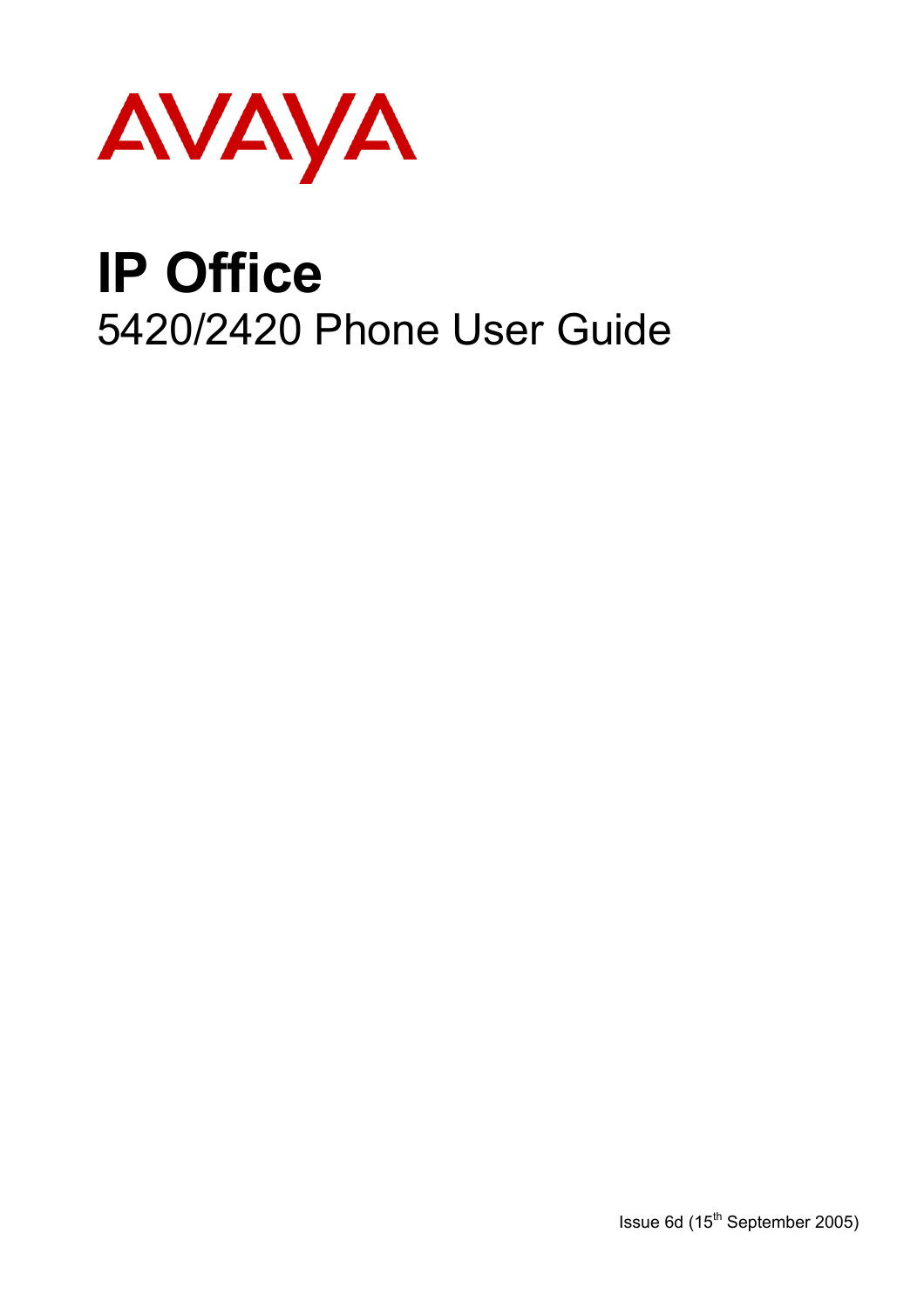# **Table of Contents**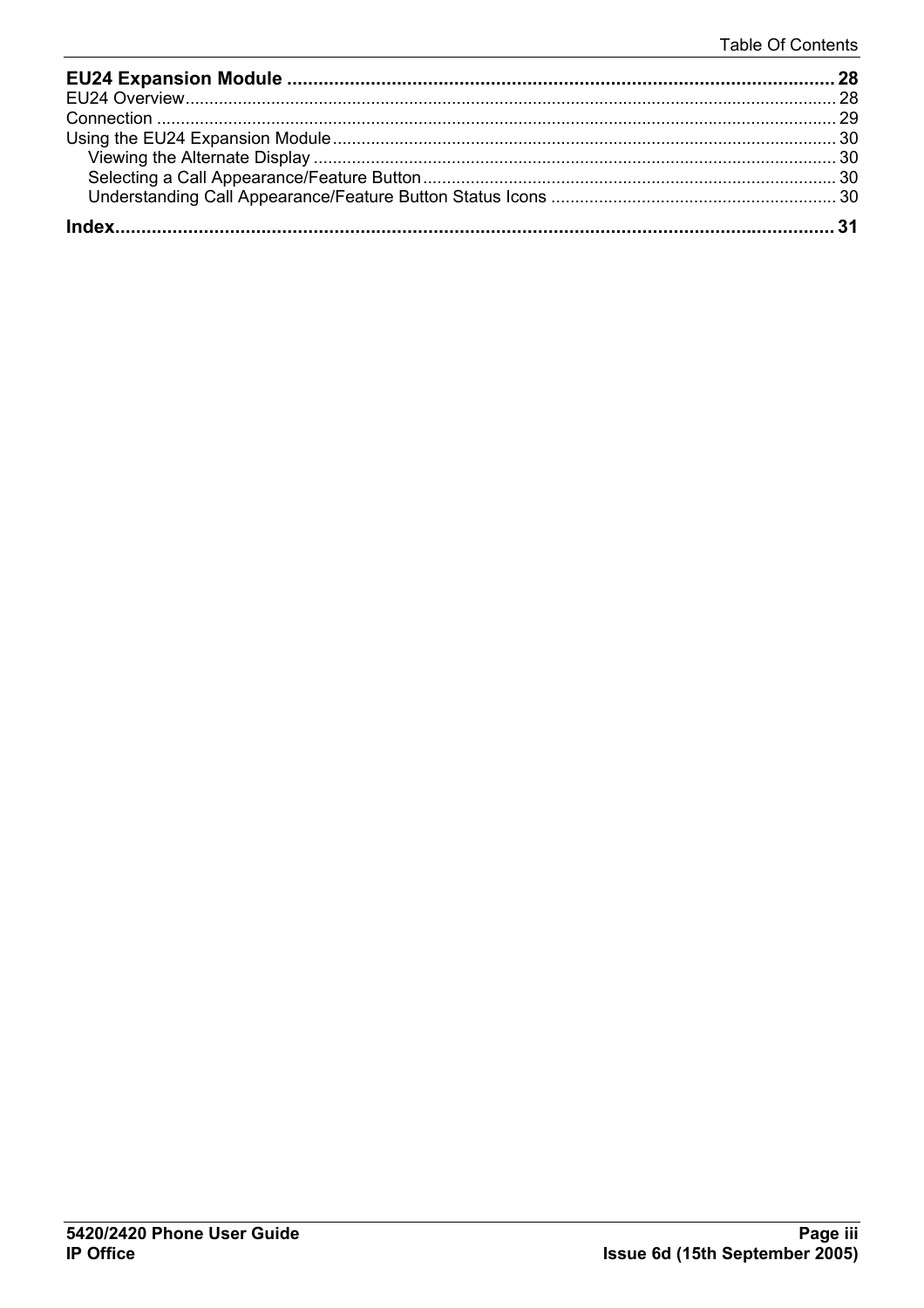# **The Telephone**

## <span id="page-3-0"></span>**Overview**

This guide covers the use of the Avaya 5420 and 2420 phones on Avaya IP Office. Both phones are similar, however the 5420 is only supported on the IP Office whereas the 2420 is supported on a range of Avaya phone systems.

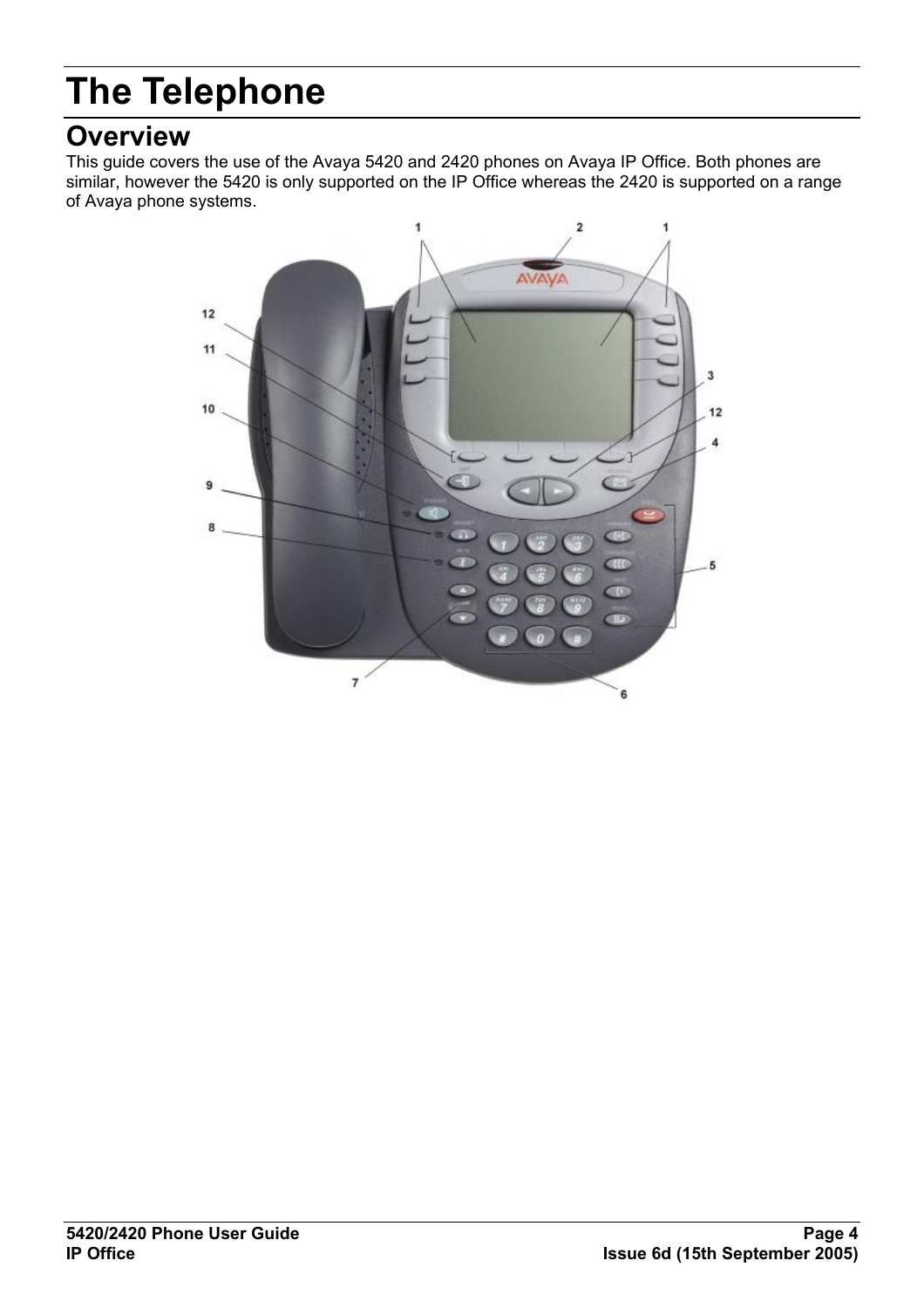- 1. **Display, Call Appearance and Feature buttons:** Call Appearance Keys allow the user to handle multiple calls and the display shows call information. Details on system features (allocated by your System Administrator) can also be displayed.
- 2. **Message lamp:** Lit when the user has voicemail messages. Can also be set to flash when the phone is ringing.
- 3. **Previous/Next Page:** Move through the different pages of the call handling, speed dials and call log screens. Also used to move the cursor during data entry.
- **4. Example 3 Messages:** Access the user's mailbox.
- 5. **Call Handling Buttons:**
	- **Hold:** Place call on hold.
	- **f+€** Transfer: Transfer call.
	- **CCC** Conference: Conference held calls.
	- **Drop:** Drop call.
	- **III** P Redial: Redial last number dialed.
- 6. **Dial pad:** Standard 12-button pad for dialing telephone numbers.
- 7. **Volume Controls:** Adjust the speaker, handset, headset, or ringer volume depending on which is currently in use.
- 8. **Mute:** Turns the microphone on/off. When in use, the associated light is on and the caller cannot hear you.
- 9. **Headset:** Switches from handset to headset. The light associated with this button turns on when the headset is active.
- 10. **Speaker:** Access the speakerphone. The light associated with this button turns on when the speakerphone is active.
- 11.  $\overline{E}$  **Exit:** Returns you to the main call handling screen.
- 12. **Softkeys:** Used to navigate to or initiate certain features, such as Speed Dial or Call Log, as well as control certain actions within the features. These keys correspond to the text prompts in the display screen immediately above them.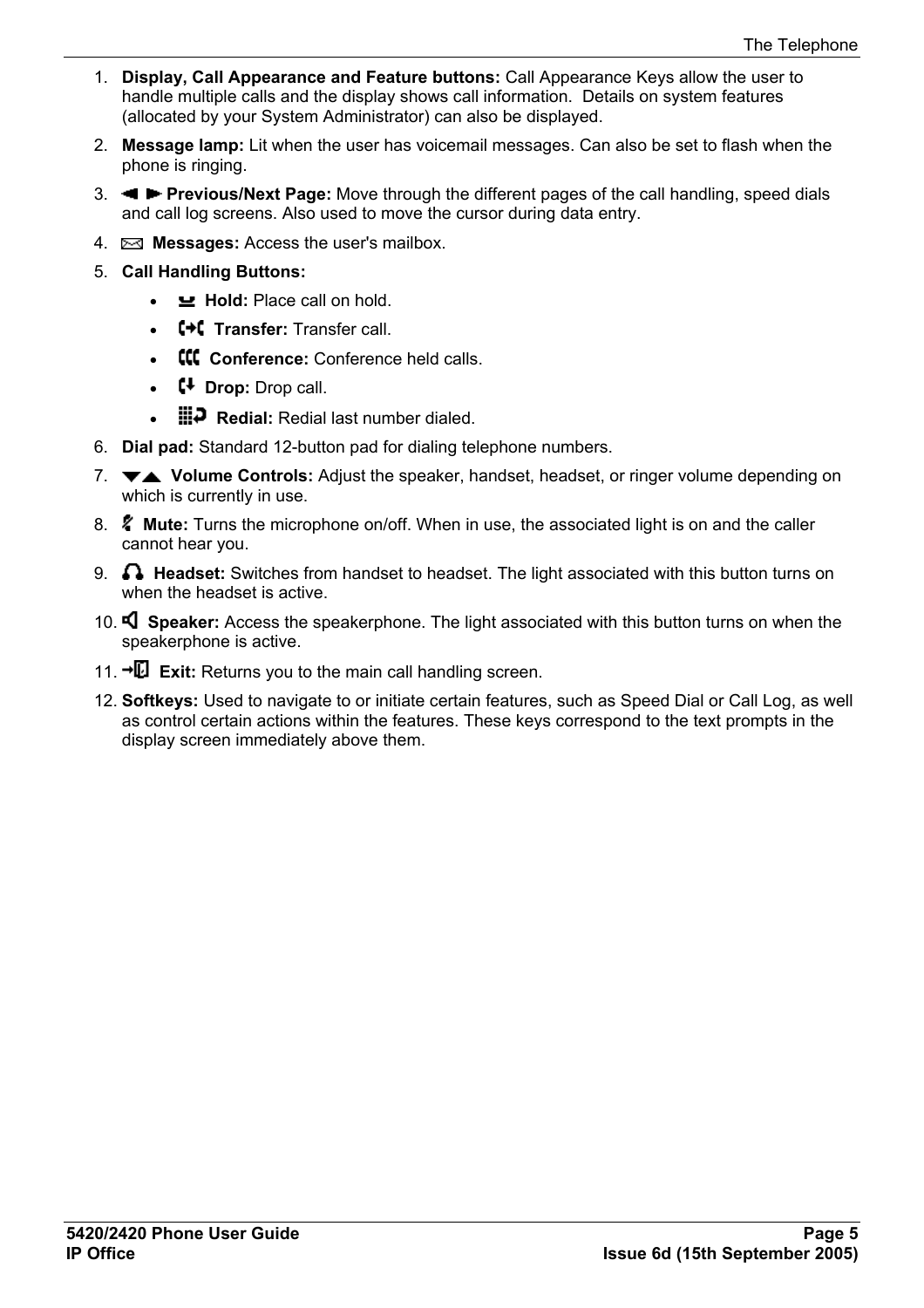### <span id="page-5-0"></span>**Call Appearance Keys**

Normally, the first page of the main call handling screen contains three keys set as 'call appearance' keys. These are allocated to you by your System Administrator and are indicated as **a=**, **b=** and **c=.**



Your System Administrator can change a call appearance key with:

#### • **A Bridged Appearance**

A bridged appearance key matches the status and operation of the Call Appearance Key on a pre-defined colleague's telephone. Hence, you can pick-up, make and receive calls on behalf of your colleague.

• **A Line Appearance**

An IP Office exchange line (but not IP lines) can be allocated to you such that the status of that line is displayed and you can use the line appearance key to make and receive calls.

• **Call Coverage Appearance**

A call coverage appearance key alerts you when a pre-defined colleague is receiving a call. The covered user does not need to be using call appearance keys. Hence, you can pick-up calls on behalf of your colleague.

#### **All of the above can only be allocated to you by your System Administrator.**

For details of Bridged, Line and Call Coverage Appearance Keys set-up and their operation, refer the IP Office Key and Lamp Operation manual.

#### **CAUTIONS:**

- 1. Having more than two Call Appearance keys is very useful. When holding a call you can answer/make another call and then switch between calls or transfer or conference. If you are set to receive call waiting indication, the waiting call is shown against the next call appearance key.
- 2. Although the System Administrator can replace the Call Appearance Keys with:
	- A Bridged Appearance
	- A Line Appearance
	- Call Coverage Appearance
	- **System Features**

This would severely restrict the use of features such as conference and transfer.

It is for these reasons that it is **strongly recommended** that all Call Appearance keys **remain at their default settings**.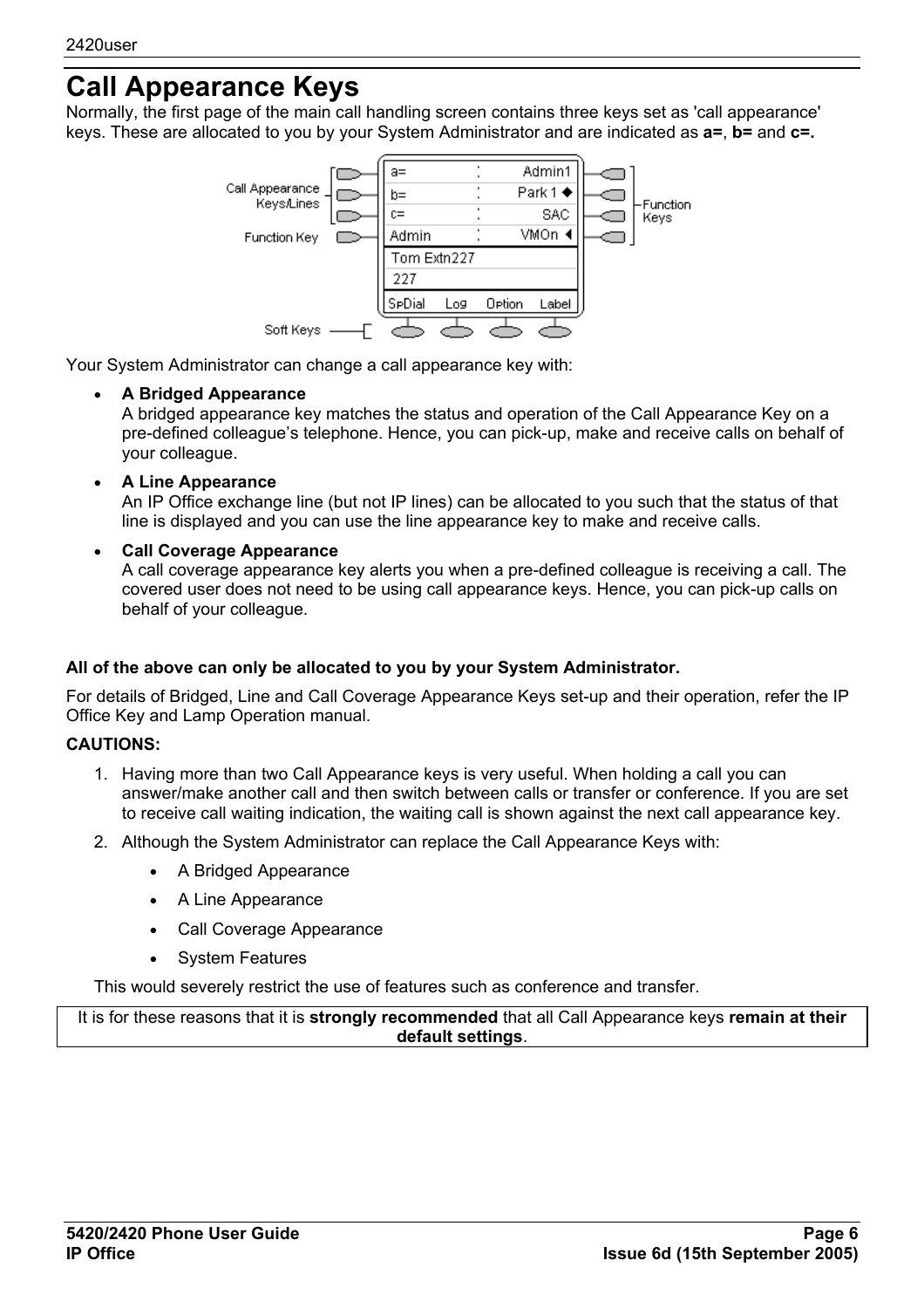### <span id="page-6-1"></span><span id="page-6-0"></span>**Call Appearance Keys Icons**

The icons displayed against the Call Appearance/Feature Keys allow you to determine the status (for example, on **Hold**) of each call. Icons also indicate whether a feature has been activated for a particular button.

• **Incoming Call:** 

A symbol next to a call appearance key indicates an incoming call. Pressing the adjacent  $\Box$ key answers the call and puts any other current call on hold.

• **Connected:** 

 $\overline{A}$  symbol next to a call appearance key indicates that it is the currently connected call. The caller's telephone number (if available) is also shown. Pressing the adjacent  $\Box$  key puts the call on hold. An **H** is also shown on the display.

**On Hold:**  $⊒$ 

 $\overline{A}$   $\cong$  symbol next to a call appearance key indicates a call on hold. Pressing the adjacent  $\Box$   $\cong$ key takes the call off hold and puts any other current call on hold.

• **Function Active:**

The button to the left or right of the function key is active.

### <span id="page-6-2"></span>**System Features**

System Features c**an only be set** against soft Function Keys by your System Administrator. However, your System Administrator may allocate you two 'self administrator' features that will enable you to add System Features to your soft Function Keys.

In addition, there are a number of System Features that **you can always access yourself** by the use of short codes. Refer to System Features Introduction for details of System Features that you can always access yourself by dialing short codes, for example **\*17** to listen to your voicemail messages.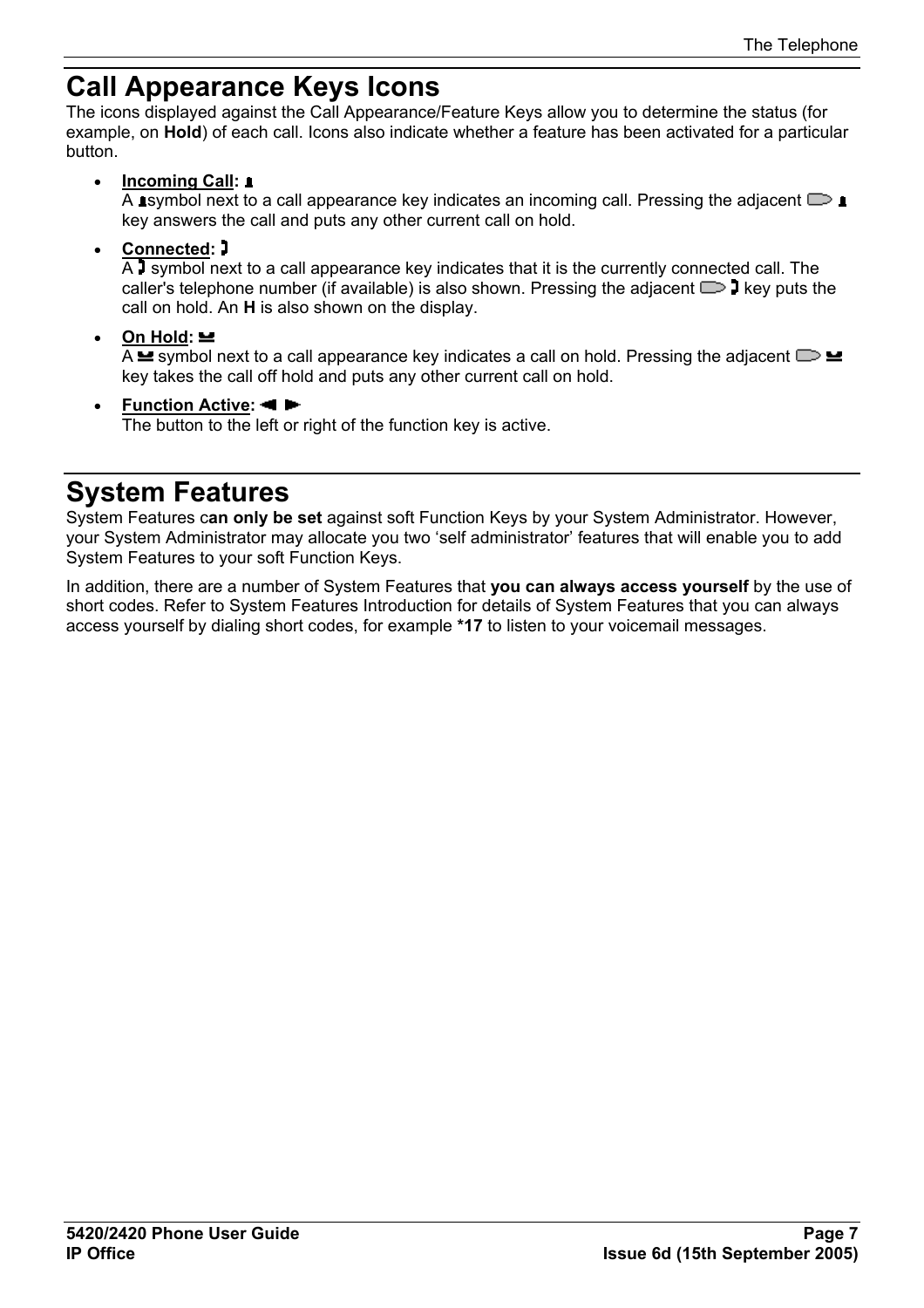# **Basic Call Handling Features**

### <span id="page-7-0"></span>**Answer a Call**

When a call arrives at your phone, you hear a ringing tone and a blinking bell icon appears on the associated call appearance.

#### **To answer an incoming call**

Do one of the following:

- If you are not active on another call, answer the call using your handset, headset, or speakerphone (see Speakerphone).
- If you are active on a call already, place the active call on hold (Hold), and then answer the incoming call.
- If the call appearance for the ringing call is not displayed on the current screen page, use  $\neg \mathbb{Q}$ **Exit** to return to the first page of the Home screen. When you locate the call appearance for the ringing call, press the corresponding call appearance button.

## <span id="page-7-1"></span>**Make a Call**

You can make calls from the phone using a variety of methods as follows:

#### **To manually make a call:**

- 1. Dial the required number on the key pad (remember to include the required access code (for example, 9) for an outside line) and listen to the progress of the call.
- 2. Adjust speakerphone volume as necessary.
	- To change the volume use the  $\blacktriangledown$  and  $\blacktriangle$  buttons. The display shows the volume level. (There are eight volume levels.)
- 3. If the call is not answered, you can clear the call by pressing **Speaker** or **<sup>4</sup>** Drop

#### **or**

4. When the call is answered, either speak or pick up the handset and speak to the called party.

#### **To automatically make a call:**

Do any of the following:

Press  $\mathbb{H}$  Redial and a call appearance key  $\Rightarrow$  to have the phone dial the last number that you dialed. See Redial.

or

• Access the Call Log and initiate a call to a specific entry. See Making Calls from the Call Log.

or

- Access the Speed Dial List in your personal directory and initiate a call to a specific entry. See Dialing a Speed Dial Number.
- When the call is answered, either speak or pick up the handset and speak to the called party.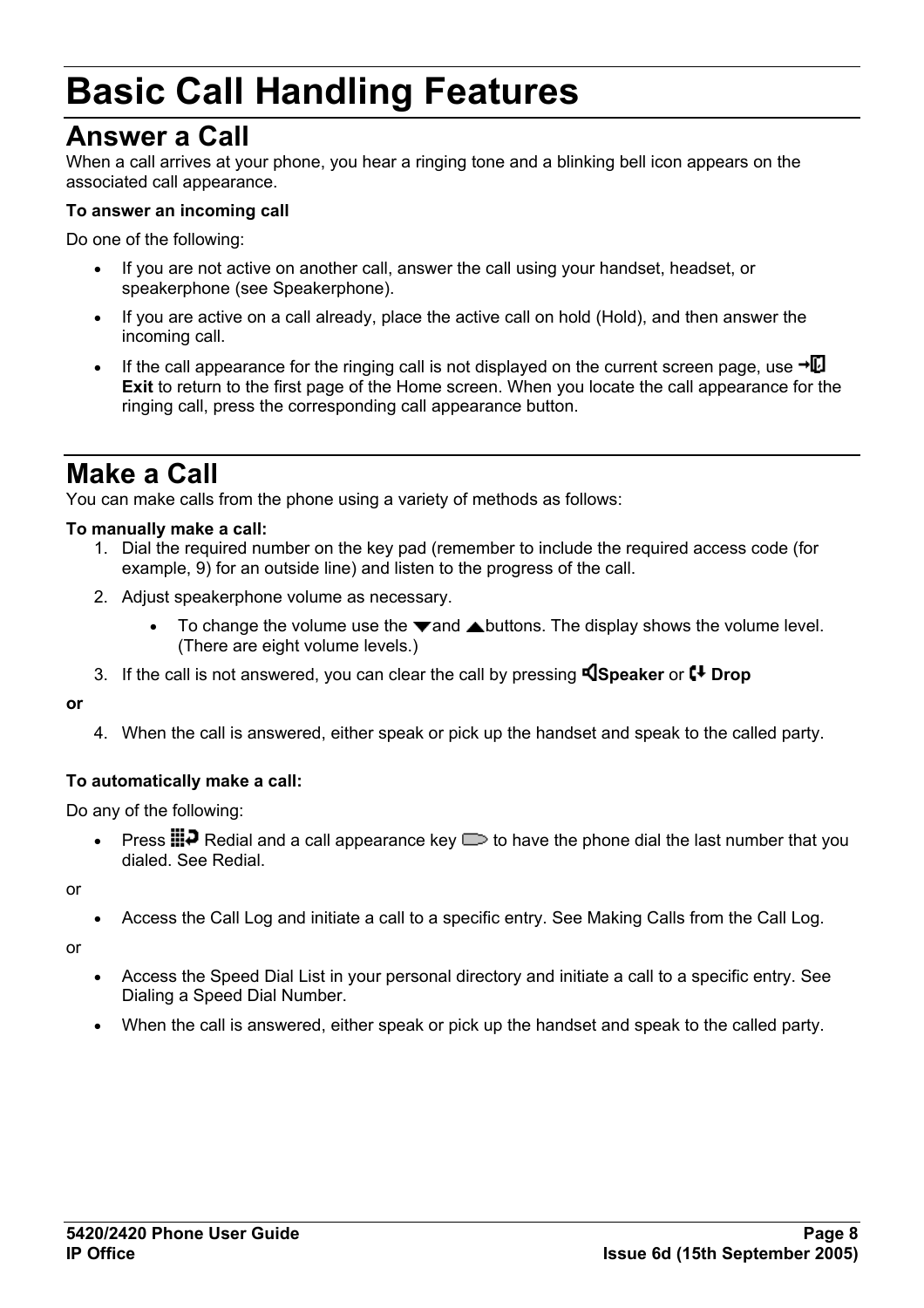## <span id="page-8-0"></span>**Clearing a Call**

**To clear an established call either:** 

1. Replace the handset

#### or

2. Press **Drop**. You will hear dial tone, unless you are in 'call center mode' of working when you will then hear silence.

### <span id="page-8-1"></span>**Headset Working**

When a headset is to be used, it must be plugged in to the headset socket on the base of the phone. To activate the headset and switch off the handset, press **Headset.** The lamp beside the button is illuminated when headset working is activated.

#### **To answer an incoming call:**

1. Press the call appearance key  $\Box$  next to the flashing bell icon ( $\Box$ ):

#### **To clear a headset call:**

1. Press **<sup>4</sup> Drop**.

#### **To manually make a call:**

1. Dial the number (remember to include the required access code (for example, 9) for an outside line) and listen to the progress of the call.

#### **To automatically make a call:**

Do any of the following:

• Press  $\mathbb{H}^{\mathfrak{D}}$  Redial and a call appearance key  $\Box$  to have the phone dial the last number that you dialed. See Redial

or

• Access the Call Log and initiate a call to a specific entry. See Making Calls from the Call Log.

or

- Access the Speed Dial List in your personal directory and initiate a call to a specific entry. See Dialing a Speed Dial Number.
- When the call is answered, speak to the called party.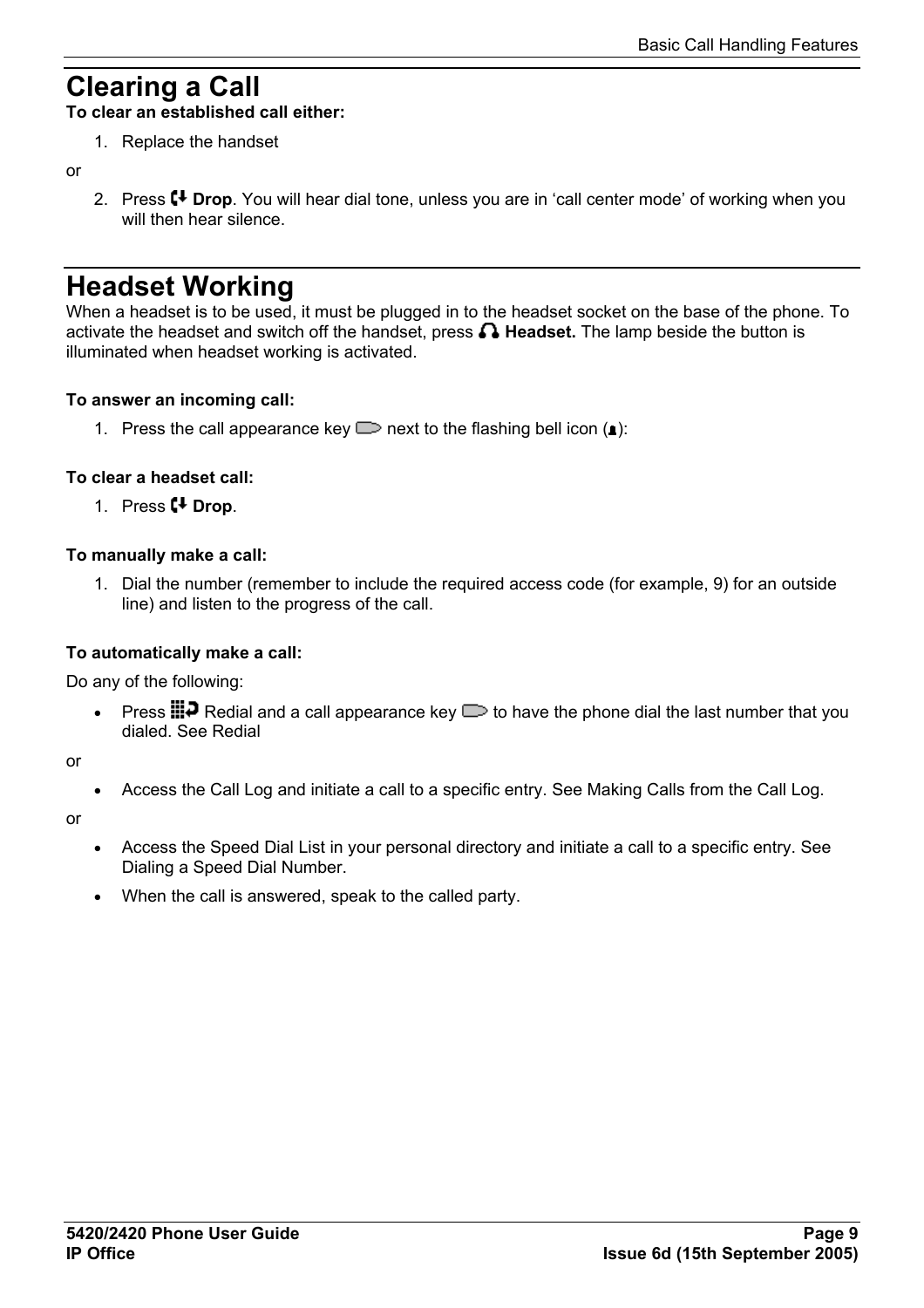### <span id="page-9-0"></span>**Speakerphone**

The two-way built-in speakerphone allows you to make and answer calls without lifting your handset. Keep in mind that two-way speakerphones may not operate satisfactorily in every environment (such as in very noisy locations).

#### **To make or answer a call without lifting the handset, or to use the speakerphone with any feature**

- 1. Press **S Speaker**. The LED beside the button illuminates.
- 2. Make or answer the call, or access the selected feature.
- 3. Adjust the speakerphone volume if necessary. To change the volume use the  $\triangle$  and  $\blacktriangledown$  buttons. The display shows the volume level. (There are eight volume levels).

#### **To change from the speakerphone to the handset (or headset if fitted)**

1. Pick up the handset (or press **Headset**) and talk.

#### **To change from the handset to the speakerphone**

- 1. Press **Speaker**.
- 2. Hang up the handset.

#### **To end a speakerphone call**

1. Press **Speaker** again.

### <span id="page-9-1"></span>**Speed Dial**

The Speed Dial feature allows you to have the phone automatically dial calls to telephone numbers stored in your personal directory (maximum of 104). See Dialing a Speed Dial Number.

#### **To make a call to a personal directory entry using the Speed Dial feature**

- 1. From the Home screen, press the **SpDial** softkey. The **Speed Dial** screen is displayed.
- 2. Press the button next to the entry you want to call.
- 3. If the entry you want is not displayed, use **4** and **to** cycle through the entries **or** key the first letter of the required name to jump to the page with a matching entry.
- 4. The phone dials the number for you.

### <span id="page-9-2"></span>**Redial**

The Redial feature automatically redials a previously dialed extension or outside number (up to 24 digits). Your phone stores the last ten numbers dialed.

Note: If you have dialed the same number twice in succession, it will only have one appearance in the redial list.

#### **To redial previously dialed number:**

1. Press **III.** Redial. Use **4** and to step through the entries. When you have located the required number, press the associated key.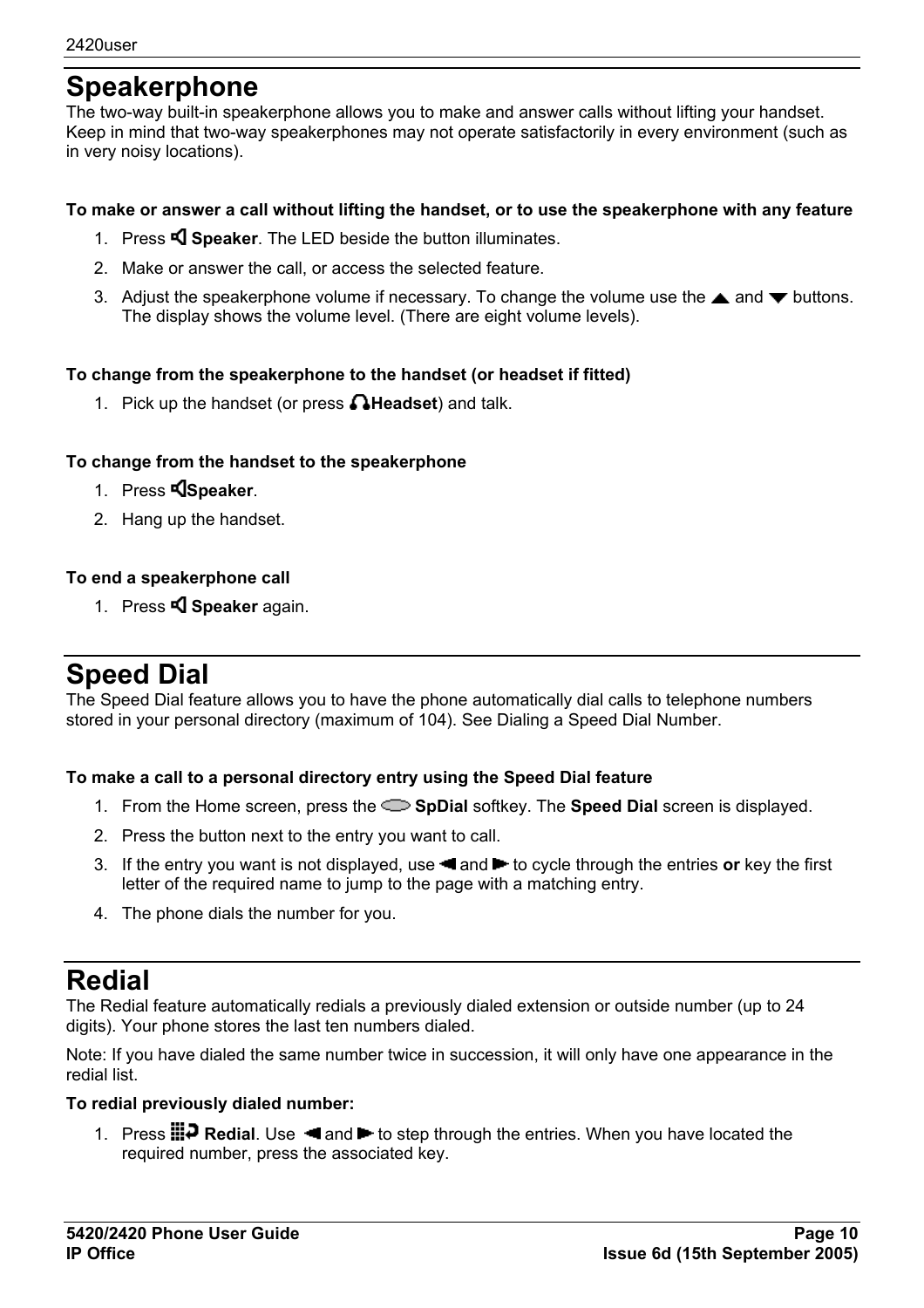### <span id="page-10-0"></span>**Mute**

During an active call, the Mute feature prevents the party with whom you are speaking from hearing you. This feature is most commonly used in conjunction with the Speakerphone, but can be used to hold an off-line conversation at any time during a call.

#### **Preventing the other person on the line from hearing you:**

- 1. Press **Mute**. The other party cannot hear you. The indicator next to the Mute button lights when Mute is active.
- 2. To reinstate two-way conversation, press **Mute** again.

### <span id="page-10-1"></span>**Hold**

If, with a call in progress, a second call arrives and is shown against a Call Appearance key, you can then Hold the first call and answer the second call.

#### **To put an existing call on hold:**

- 1. Press **Hold** or the Call Appearance button with the **J** symbol against it. The symbol changes to **1:** showing that the line is on hold.
- 2. Answer the second call by pressing the Call Appearance button with the **1**symbol against it. The symbol changes to  $\mathbf{J}$ ; showing that the line is connected.

#### **To return to the held call:**

- 1. If you have a call in progress, then first put that call on hold as above.
- 2. To retrieve a held call, simply press the Call Appearance button with the  $\blacktriangle$  against it.

**Note:** After a pre-set time (defined by your System Administrator), you are reminded that you have a call on hold by the  $\blacktriangle$  hold icon changing for a few moments to **a**nd the phone ringing.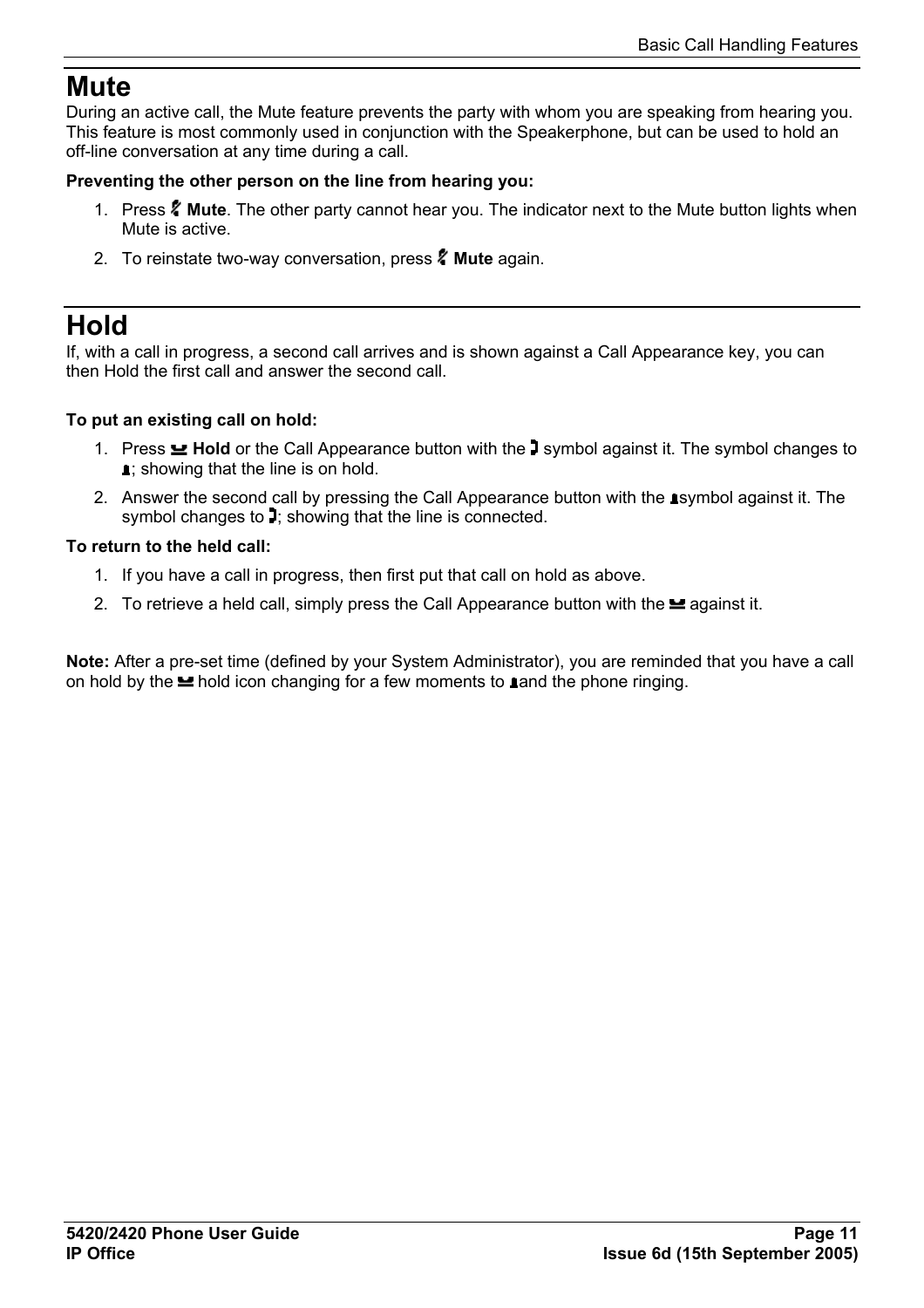### <span id="page-11-0"></span>**Transfer**

The Transfer feature allows you to transfer a call from your telephone to another extension or outside number.

#### **To transfer the current call to another extension:**

- 1. With a call in progress, press **[+[Transfer** or **y** Hold.
- 2. When you hear dial tone, dial the number to which the call is to be transferred.
- 3. Do one of the following:
	- To transfer the call without announcing it, either hang up or press **Transfer** again. The transfer is complete. If the transferred call is not answered within a preset time, it is returned to you.
	- To announce the call before transferring it, wait for the called party to answer.
		- If the called party is willing to accept the call, press **C+CTransfer** again to complete the transfer.
		- If the called party does not wish to accept the call, press  $\mathsf{C}^+$  Drop. You can return to the held call by pressing its call appearance button.
	- If the line is busy or if there is no answer, press  $\mathsf{C}^{\downarrow}$  Drop. You can return to the held call by pressing its call appearance button.

#### **To transfer a new call to a held call using Conference:**

- 1. With a call in progress and you wish to make an enquiry call or another call arrives, press **Hold**. Make or answer the second call. The second call requires to be transferred to the first held call.
- 2. To transfer the new call to the held call, press **CCConference** and then **C+ Drop**. The transfer is complete.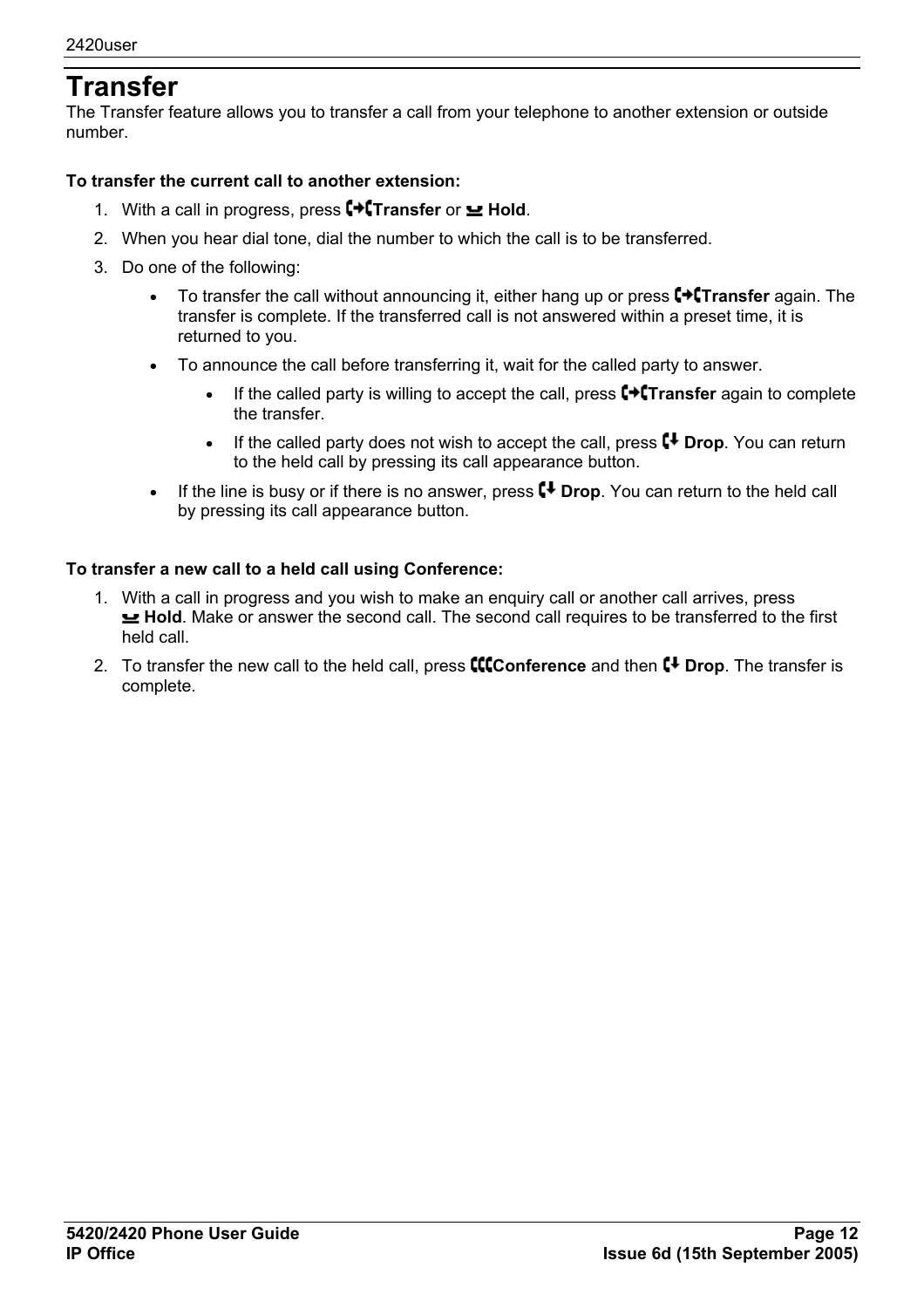### <span id="page-12-1"></span><span id="page-12-0"></span>**Conference**

The Conference feature allows you to conference other parties (including yourself) into a call.

#### **Notes:**

- 1. The number of parties allowed in a conference is controlled by your telephone system.
- 2. Two Call Appearance keys are required for the conference feature.

#### **To add another party to a call:**

- 1 Press **CCC** conference
- 2. Dial the number of the person you want to add to the call.
- 3. Wait for an answer. If the called party does not answer or does not want to join the conference, press *Drop*.
- 4. To add the person to the call, press **CCConference** again. You can return to the held call by pressing its call appearance button.
- 5. Repeat steps 1 through 4 for additional conference connections.

#### **To add a held call(s) to an active call:**

- 1 Press **CCC** conference
- 2. All held calls are added to the conference.

#### **To leave a conference call:**

1. To leave a conference, press **(+Drop**.

### <span id="page-12-2"></span>**Message**

Your Message lamp turns on when a caller has left a message for you.

Press the **Message** button to retrieve your messages, and follow the prompts.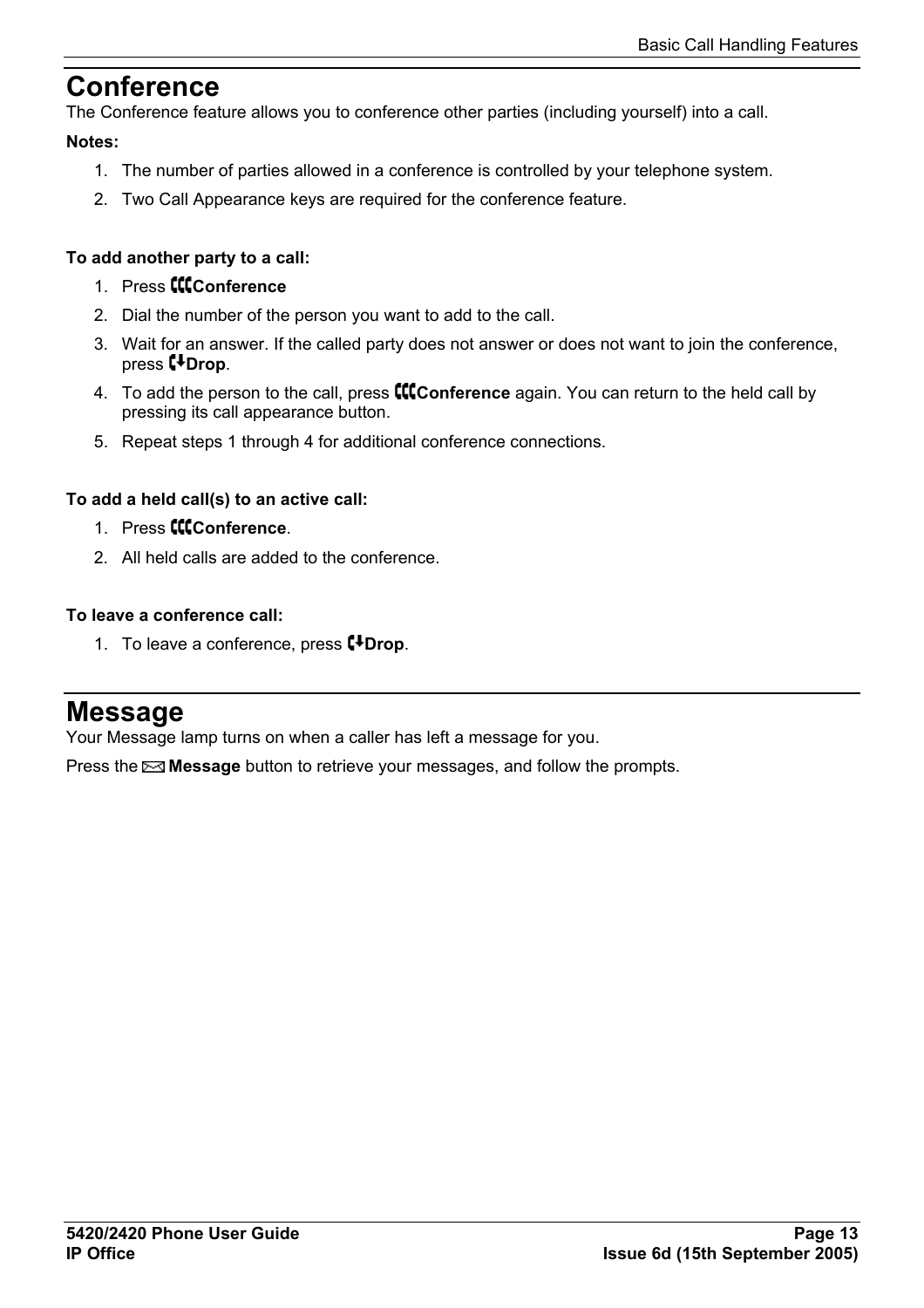# **Using Speed Dials**

### <span id="page-13-0"></span>**Overview of Speed Dials**

The phone can store up to 104 personal speed dials. The list of these speed dials is accessed by pressing **SpDial**. If **SpDial** is not shown, press **Exit** top exit the current screen.



- The speed dial list is sorted alphabetically.
- Press  $\triangleleft$  and  $\triangleright$  to move between pages.
- Press the appropriate letter key to move direct to the first page with a matching name.
- Press the  $\Box$  or  $\Box$  next to an entry to call the associated number.
- Use the  $\blacktriangleright$  key options to perform other actions.

Pressing **Add** or **Edit** gives access to the details of a particular speed dial.



**Note:** Speed dials can be used for any numbers that can be manually dialed from the extension. Where a dialing prefix is required (for example an external line access digit; usually 9) then that prefix must be part of the speed dial number.

## <span id="page-13-1"></span>**Dialing a Speed Dial Number**

You can use the speed dial directory to make a call with the handset on hook or off hook.

- 1. Press **SpDial**. If **SpDial** is not shown, press **Exit** to exit the current screen.
- 2. Press  $\triangleleft$  and  $\triangleright$  to display different pages of speed dials or key the first letter of the required name to jump to the page with a matching entry.
- 3. When the required entry is displayed, press the adjacent  $\Box$  or  $\Box$  key.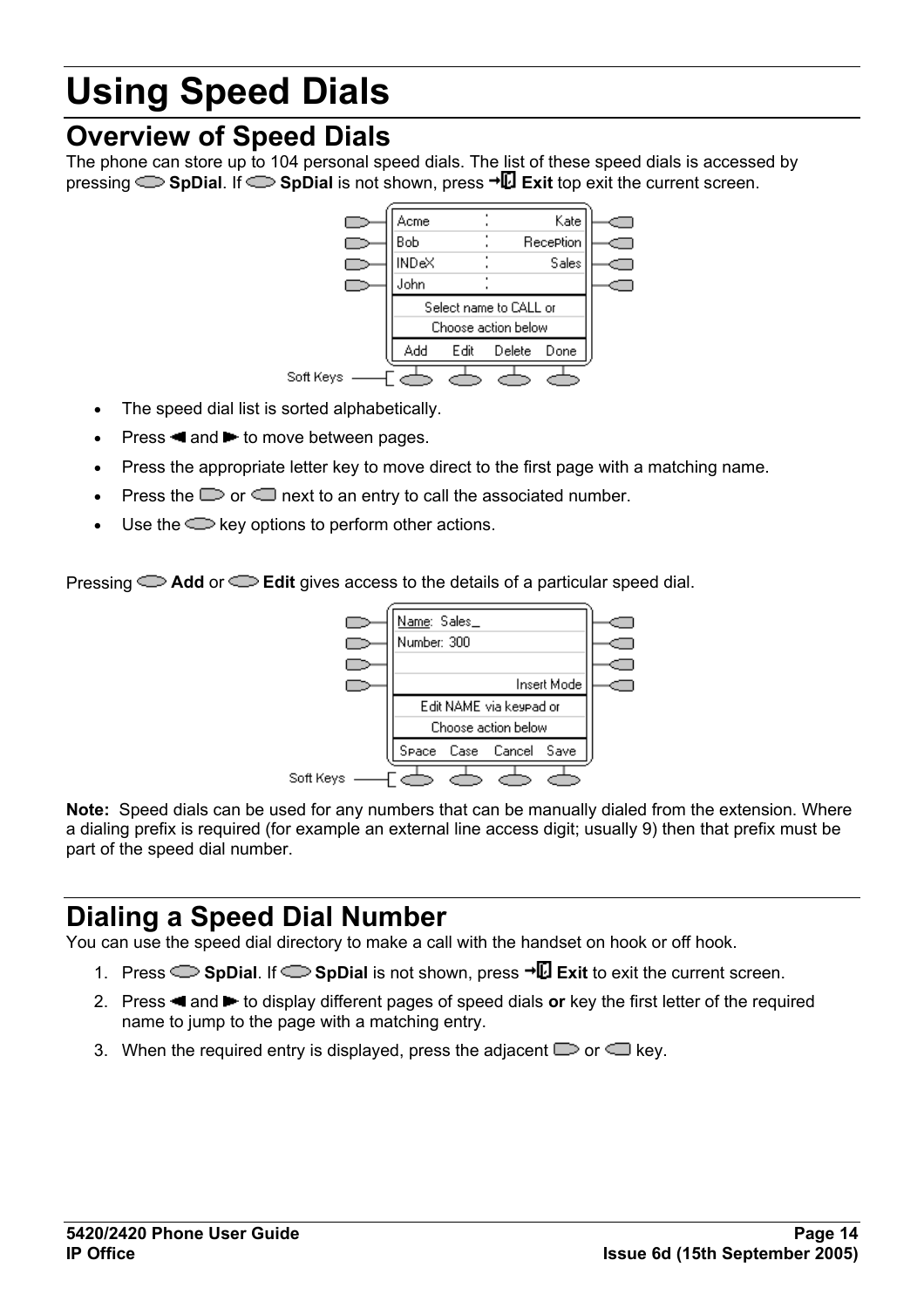### <span id="page-14-0"></span>**Deleting a Speed Dial**

- 1. Press  $\sim$  **SpDial.** If  $\sim$  **SpDial** is not shown, press  $\neg$ **U** to exit the current screen.
- 2. Press **Delete**.
- 3. Select the speed dial entry you want to delete. Press < and to display different pages of speed dials **or** key the first letter of the required name to jump to the page with a matching entry.
- 4. When the required entry is displayed, press the adjacent  $\Box$  or  $\Box$  key. A request for confirmation will appear.
- 5. Press **Yes** to delete the entry or **Cancel** to exit without deleting.
- 6. Select another entry to delete or press **Done** to return to the speed dial list.

### <span id="page-14-1"></span>**Editing a Speed Dial**

- 1. Press  $\sim$  **SpDial.** If  $\sim$  **SpDial** is not shown, press  $\neg$ **U** to exit the current screen.
- 2. Press **Edit**.
- 3. Select the speed dial entry you want to edit. Press  $\triangleleft$  and  $\triangleright$  to display different pages of speed dials **or** key the first letter of the required name to jump to the page with a matching entry.
- 4. When the required entry is displayed, press the adjacent  $\Box$  or  $\Box$  key.
- 5. Edit the speed dial using the same methods as for adding a new speed dial. See Adding a New Speed Dial.
- 6. After saving or canceling any changes you will be returned to the speed dial selection list. Select another speed dial to edit or press **Done** to return to the speed dial list.

### <span id="page-14-2"></span>**Converting a Call Log Entry to a Speed Dial**

You can create a new speed dial from a call log entry. See Saving a Call Log Entry to Your Speed Dial List.

This process will start the normal speed entry screen but pre-filled with the name and number from the call log entry.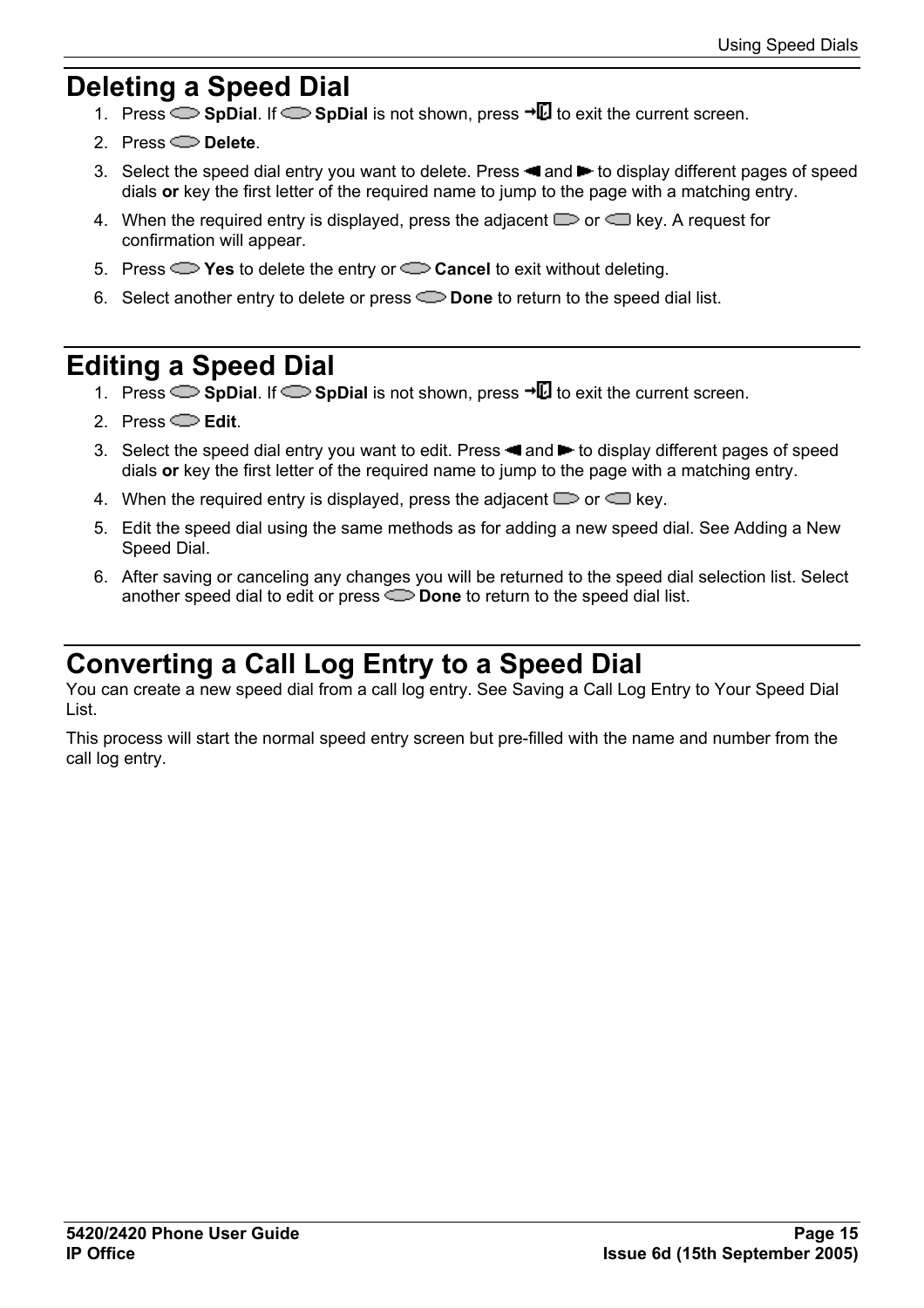### <span id="page-15-1"></span><span id="page-15-0"></span>**Adding a New Speed Dial**

1. Press  $\sim$  **SpDial**. If  $\sim$  **SpDial** is not shown, press  $\sim$  **ID** to exit the current screen. Press  $\sim$ **Add**. If a message stating that the speed dial list is full appears, you must first delete an existing entry before adding any new entry. See Deleting a Speed Dial.



- You can switch between **Name** and **Number** entry by pressing the  $\Box$  key next to the item you want to edit. The  $\supseteq$  options also change accordingly.
- 2. With **Name** selected, begin entering text using the telephone keypad. Each key is marked with the letters and number it provides. You may have to press the key more than once depending on the character you require.
	- For example, the key **2** is also marked as **A**, **B** and **C**. To enter a **C**, press **2** until a **C** is displayed.
	- If the next character you want to enter is on the same key, press  $\blacktriangleright$  to move the cursor right and then enter the character.
	- By default the first letter is entered in upper-case and the phone then switches to lowercase entry mode. To change the case of the current character press **Case**.
	- To enter a space press **Space**.
	- If you make a mistake, use **Backspace** to delete the character to the left of the cursor.
	- If you have made a mistake in the middle of a character string and do not wish to backspace and re-enter all the characters, use the  $\blacktriangleleft$  key to step back to one character before the point where you wish to edit. Either insert the new character or press  $\blacksquare$ **Backspace** to delete the character to the left of the cursor.
	- Pressing the **\*** key once enters a . (period) or twice a \*. To enter more than one \* or period, press  $\blacktriangleright$  to move the cursor to the right and then enter the character.
	- Pressing the **#** key once enters a (dash) or twice enters a #. To enter more than one # or dash, press  $\blacktriangleright$  to move the cursor to the right and then enter the character.
- 3. When the name is set as required, select **Number**.
- 4. Enter the number required using the dialing keypad. For external numbers remember to enter any external dialing prefix required (9 say).
	- To enter a hyphen, press  $\blacktriangleright$  **Hyphen**. This does not affect the number dialed but may help make numbers more readable.
	- To enter a 1.5 second pause, press **Pause**. This will appear as a , (comma) character in the telephone number.
	- Use the  $\blacktriangleleft$  and  $\blacktriangleright$  keys to move the cursor left or right.
- 5. To save the speed dial and return to the speed dial list, press **Save**.
- 6. To return to the speed dial list without saving the changes press **Cancel**.
- 7. To return to the call handling screen without saving the changes press  $\neg \mathbb{Z}$  Exit.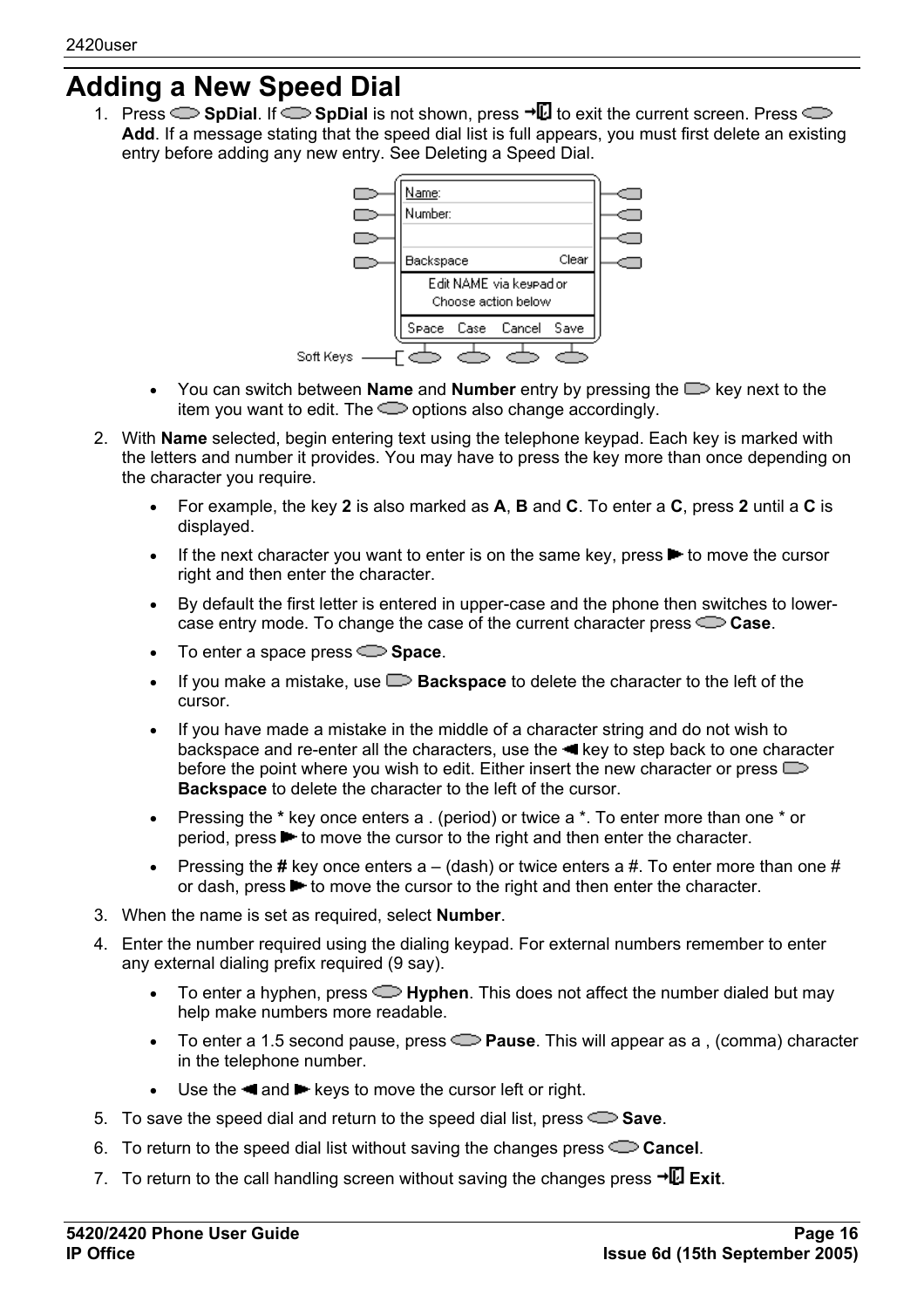# **Using the Call Log**

### <span id="page-16-0"></span>**Overview of the Call Log**

The phone maintains a call log, accessed by pressing **Log**. This log can store up to 100 entries. These can be a combination of incoming answered calls, incoming unanswered calls and outgoing calls

You can select which types of calls are included in the log. You can also use call log entries to make return calls or convert the entry into a speed dial for future use.

#### • **WARNING:**

Calls that are made using pin codes and other information will appear in the call log. Either Logging of outgoing calls should be switched off or those call logs removed manually. See Setting Which Calls are Logged.

#### **Notes:**

- 1. Only outgoing calls made using the dial pad or a **SpDial** entry are logged.
- 2. Call log entries are lost if the phone is disconnected from the IP Office.

When  $\supseteq$  Log is pressed a screen similar to the following is displayed:



- **Missed** calls are displayed first. You can select from **InAns** or **Outgo**. Alternatively, press **More** and select **All** to display all three options.
- Logged calls are shown with the most recent first.
- The name of the called or calling party is shown if available.
- The number of the called or calling party is shown.
- Press  $\triangleleft$  and  $\triangleright$  to display further pages of entries.
- Pressing the  $\sim$  or  $\sim$  key next to a log entry display further details of that particular call.



- The number of the log entry
- The type of log entry, i.e. **Answered**, **Un-answered** or **Outgoing**.
- The name of the called or calling party is shown (if available).
- The number of the called or calling party is shown.
- The date and time of the call.
- Press  $\triangleleft$  and  $\triangleright$  to display the previous or next logged call.
- The  $\supseteq$  keys provide a number of actions.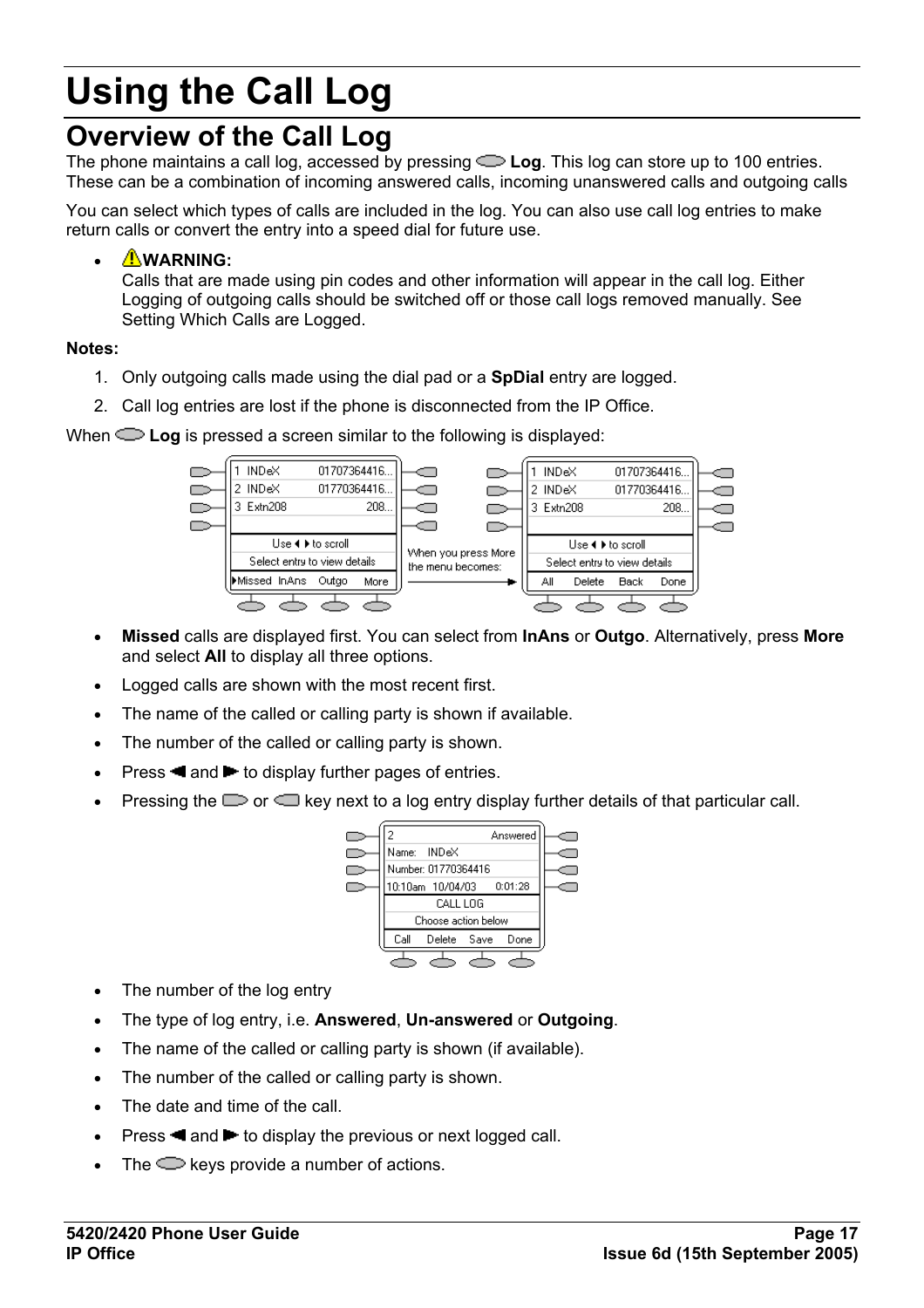### <span id="page-17-0"></span>**Using The Call Log**

You can make calls directly from the call log. Whilst in the call log you can still make a call by going offhook, pressing **Speaker** and dialing a new call. Similarly, you can still receive calls and handle them using the dial pad key functions.

## <span id="page-17-1"></span>**Viewing the Call Log**

- 1. Press **Log**. If **Log** is not shown press any soft key
- 2. At default, **Missed** calls are displayed first. You can select from **InAns** or **Outgo**. Alternatively, press **More** and select **All** to display all three options. To return to **Missed** or **InAns** or **Outg**, press **Back** and make your selection.
- 3. Press  $\triangleleft$  and  $\triangleright$  to display different pages of log entries.
	- To exit the call log and return to the previous screen press **Done**.
	- To exit the call log and return to the call handling screen press  $\neg \Box$ .
	- To view the details of a particular log entry, press the  $\Box$  or  $\Box$  key next to the entry.
- 4. Press **Done** to return to the previous screen.

## <span id="page-17-2"></span>**Making Calls from the Call Log**

- 1. Press **Log**. If **Log** is not shown press any soft key
- 2. At default, **Missed** calls are displayed first. You can select from **InAns** or **Outgo**. Alternatively, press **More** and select **All** to display all three options. To return to **Missed** or **InAns** or **Outg**, press **Back** and make your selection.
- 3. When you locate the entry you want to call, press the  $\Box$  or  $\Box$  key next to the entry.
- 4. Press **Call** make the call.
	- If the number shown is external but doesn't include the external dialing prefix used by your telephone system, go off-hook, dial the prefix and then press **Call**.

## <span id="page-17-3"></span>**Saving a Call Log Entry to Your Speed Dial List**

- 1. Press **Log**. If **Log** is not shown press any soft key
- 2. At default, **Missed** calls are displayed first. You can select from **InAns** or **Outgo**. Alternatively, press **More** and select **All** to display all three options. To return to **Missed** or **InAns** or **Outg**, press **Back** and make your selection.
- 3. Press  $\blacktriangleleft$  and  $\blacktriangleright$  to display different pages of log entries.
- 4. When you locate the entry you want to call, press the  $\Box$  or  $\Box$  key next to the entry.
- 5. Press **Save**. The speed dial editing screen appears, pre-filled with the details from the call log entry. See Adding a New Speed Dial.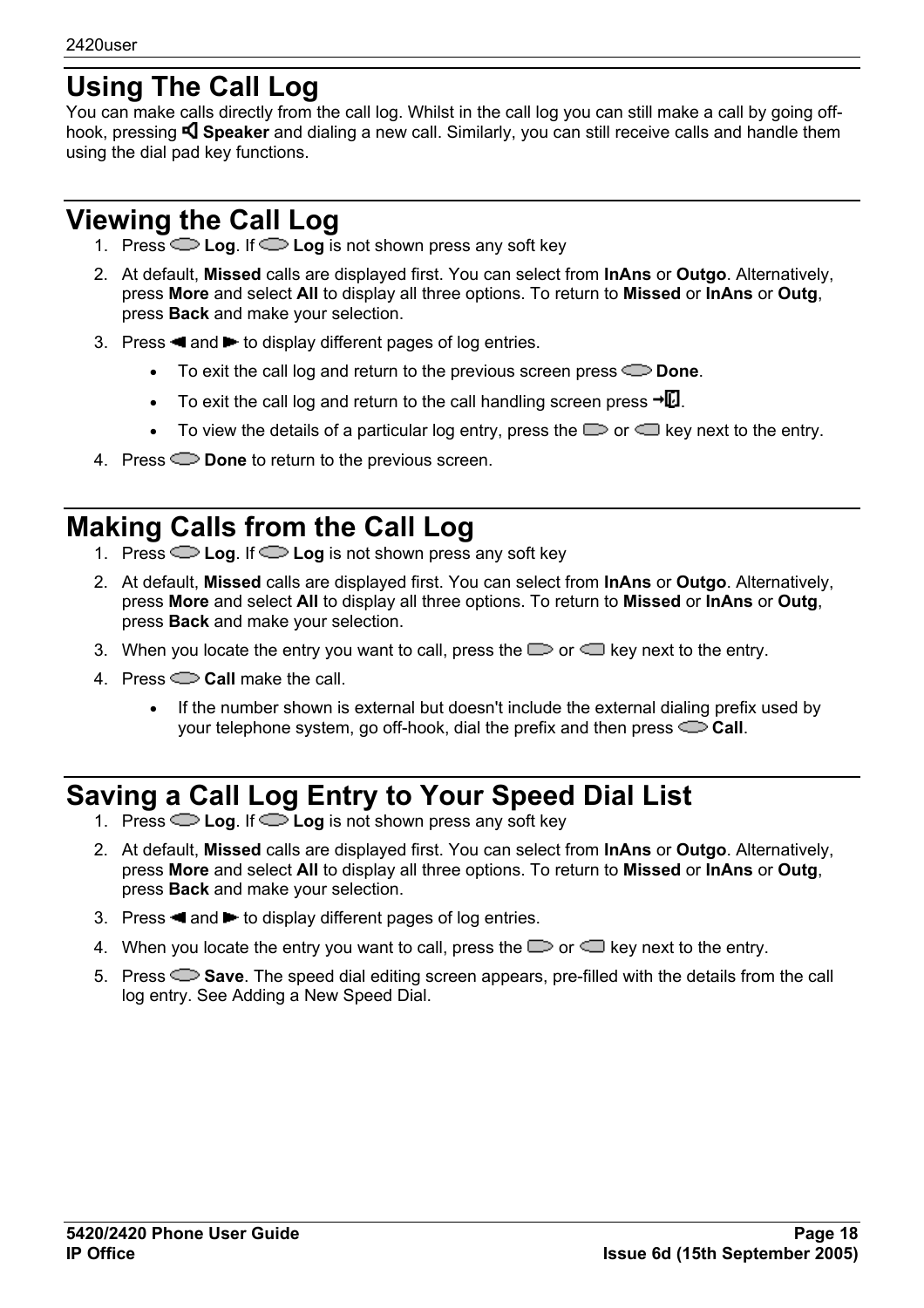### <span id="page-18-1"></span><span id="page-18-0"></span>**Deleting a Call Log Entry**

- 1. Press **Log**. If **Log** is not shown press any soft key
- 2. At default, **Missed** calls are displayed first. You can select from **InAns** or **Outgo**. Alternatively, press **More** and select **All** to display all three options. To return to **Missed** or **InAns** or **Outg**, press **Back** and make your selection.
- 3. Press  $\triangleleft$  and  $\triangleright$  to display different pages of log entries.
- 4. When you locate the entry you want to call, press the  $\Box$  or  $\Box$  key next to the entry.
- 5. Press **Delete**. The entry is deleted from the Call Log and the details of the next call are shown.
- 6. To exit the call log and return to the call handling screen press  $\neg \mathbb{D}$  Exit.

### <span id="page-18-2"></span>**Erasing All Logged Calls**

Loss of power to the phone will cause all call log entries to be deleted.

The Erase All option deletes the calls you have selected to log. See Setting Which Calls are Logged.

**Caution:** This action also deletes all speed dial entries and phone personalization options. See Default Phone/Erase All Settings.

- 1. Press **Log**. followed by **More**.
- 2. Press **Delete**. You are presented with a message asking you to confirm that you want to delete all entries.
- 3. Press **Erase** to remove all logged entries

### <span id="page-18-3"></span>**Setting Which Calls are Logged**

**Caution:** If you change these settings, any call details already in the call log that no longer match the selection are deleted.

- 1. Press  $\sim$  **Option**. If  $\sim$  **Option** is not shown, press  $\sim$  **U** to exit the current screen.
- 2. Press **Log Setup**. A menu showing **Answered**, **Un-Answered** and **Outgoing**, with their current settings, is displayed.
- 3. To toggle a particular setting between **Yes** or **No**, press the key next to it. Alternatively, press the stey next to a call type to underline its current setting and then press **Yes/No** to change the value of the currently underlined setting.
- 4. Do one of the following: **Note:** If you press **Save** after changing the settings, any existing call log entries that do not match the call types selected are deleted from the call log.
	- To save the settings and return to the options menu, press Save. You will hear a confirmation tone.
	- To return to the **Options** menu without saving any changes, press **Cancel**.
	- To return to the call handling screen without saving any changes, press $\neg$ **Exit.**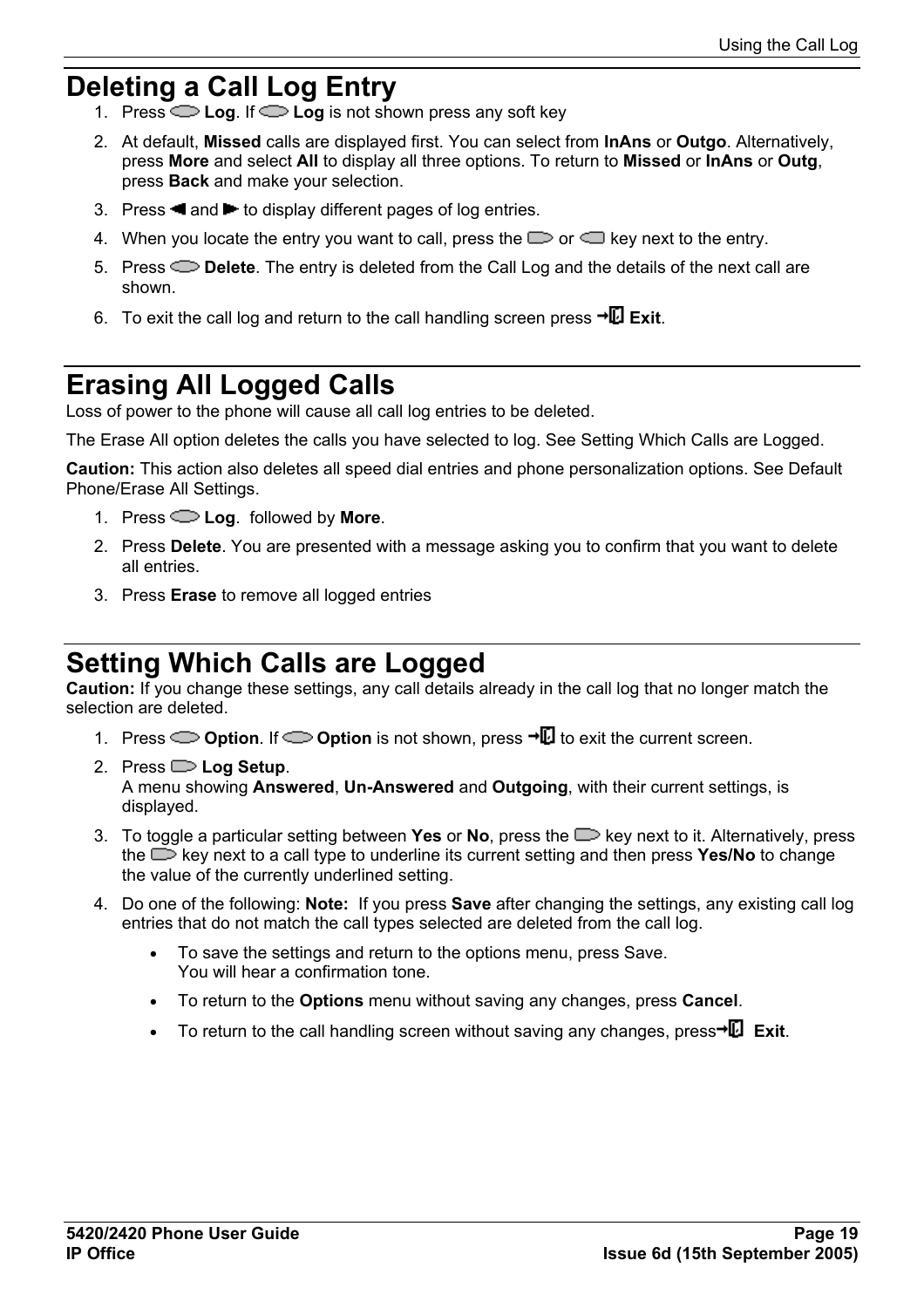# **Changing Options**

### <span id="page-19-0"></span>**Changing Ringer Options**

The IP Office uses 'distinctive ringing' for different types of calls - a repeated single ring for internal calls, a repeated double ring for external calls and a single ring followed by two short rings for ringback calls. These options are fixed by the IP Office. The phone's own menus allow its ringer sound to be personalized so you can recognize it from other ringing phones.

#### **To change the ringer sound:**

You can choose from among eight different ring sounds. This alters the tone and style of ringing used by the phone, the ring pattern is still controlled by the IP Office according to the call type. Note: If you receive a call while selecting a ringer sound, you are automatically returned to the call handling screen.

- 1. Press  $\overline{\mathbf{E}}$  **Exit** to exit any other mode, then press any of the  $\mathbf{E}$  keys below the display.
- 2. Press **Option**.
- 3. Press **Ring Options** followed by **Ring Pattern**. A menu with the current ring pattern appears.
- 4. To select a ringing pattern use either the  $\blacktriangleleft$  and  $\blacktriangleright$  keys or press a dial pad key between 1 and 8. You will hear the selected ringing pattern.
- 5. To hear the ringing pattern again press **Play** or repress the dial pad key.
	- When you have selected a ringing pattern, press  $\triangleright$  **Save**. You will hear a confirmation tone and be returned to the options menu.
	- If you want to return to the options menu without changing the ring pattern, press  $\bigcirc$ **Cancel**.

#### **To use the Message Lamp for ringing alerts:**

- 1. Press  $\overline{\mathbb{Q}}$  Exit to exit any other mode, then press any of the  $\mathbb{Q}$  keys below the display.
- 2. Press **Option**.
- 3. Press **Ring Options** and set **Flash Message Lamp** to **Yes** or **No**. When set to **Yes** the Message lamp will flash when you receive a call.
	- Changing this option does not affect the voicemail visual indicator feature.

#### **To automatically show the call handling screen:**

- 1. Press  $\overline{\text{E}}$  Exit to exit any other mode, then press any of the  $\text{E}$  keys below the display.
- 2. Press **Option**.
- 3. Press **Ring Options** and set **Show Phone Screen** to **Yes** or **No**. If set to **Yes** then, when you are setting up/using Speed Dial, Call Log, etc, you are automatically returned to the call handling screen when you receive a call.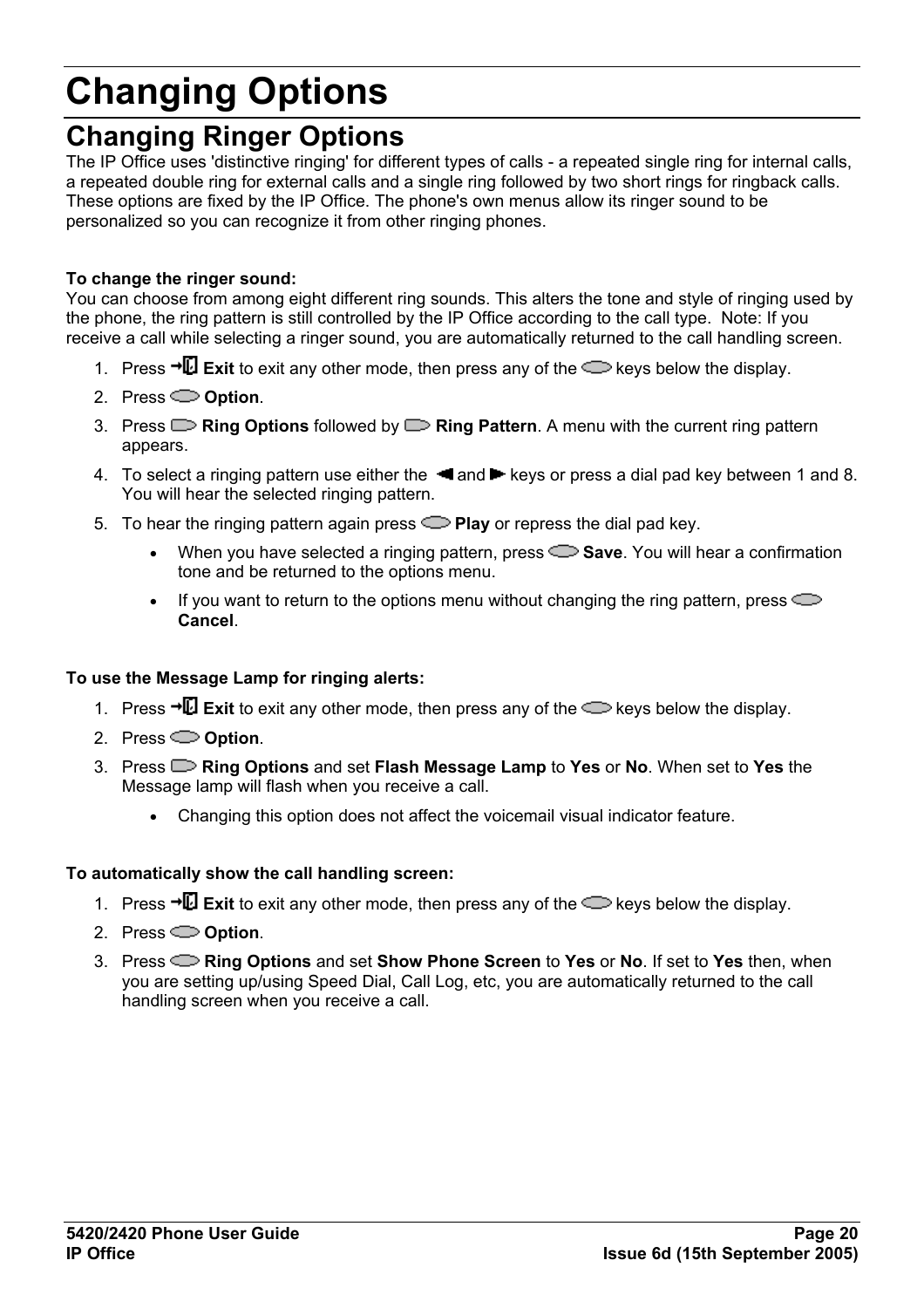### <span id="page-20-0"></span>**Adjusting the Display Contrast**

You can adjust the contrast level on the telephone display. You can choose from among fifteen levels of contrast.

- 1. Press  $\neg$ **Exit** to exit any other mode. Press  $\Rightarrow$  Option.
- 2. Press **Contrast**. A menu with the current contrast setting appears.
- 3. Use the  $\blacktriangleleft$  and  $\blacktriangleright$  keys to adjust the level of contrast.
- 4. When the contrast is set as required, either:
	- Return to the options menu by pressing  $\leq$  **Done**.
	- Return to the call handling screen by pressing  $\rightarrow \mathbb{R}$ Exit.

### <span id="page-20-1"></span>**Call Log Setup**

Through the **Option** menu you can specify which types of calls should be included in the phone's call log. See Setting Which Calls are Logged.

### <span id="page-20-2"></span>**Miscellaneous**

This option only contains one menu item: **Stay in Speed Dial.**

When set to **Yes** and you access your personal Speed Dial list the menu will remain displayed regardless of any calls made or received.

- 1. Press **Exit** to exit any other mode. Press **Option**..
- 2. Press **Miscellaneous** and set **Stay in Speed Dial** to **Yes**.

## <span id="page-20-3"></span>**Using Self Test**

Self test can be used to display information about the phone and to check operation of the lamps and display. The information may be required by a telephone system maintainer.

- 1. Press  $\overline{\mathbf{E}}$  **Exit** to exit any other mode. Press  $\mathbf{C}$  Option.
- 2. Press  $\Box$  **Self Test**. The a screen of information appears.
- 3. Press and hold the **Test** key. The screen lines should all go black and all the phone lamps should come on.
- 4. Do one of the following:
	- To return to the options menu, press  $\sim$  **Done**.
	- To return to the call handling screen, press  $\neg$  $\Box$ .

### <span id="page-20-4"></span>**Selecting the Display Mode**

See Display Mode.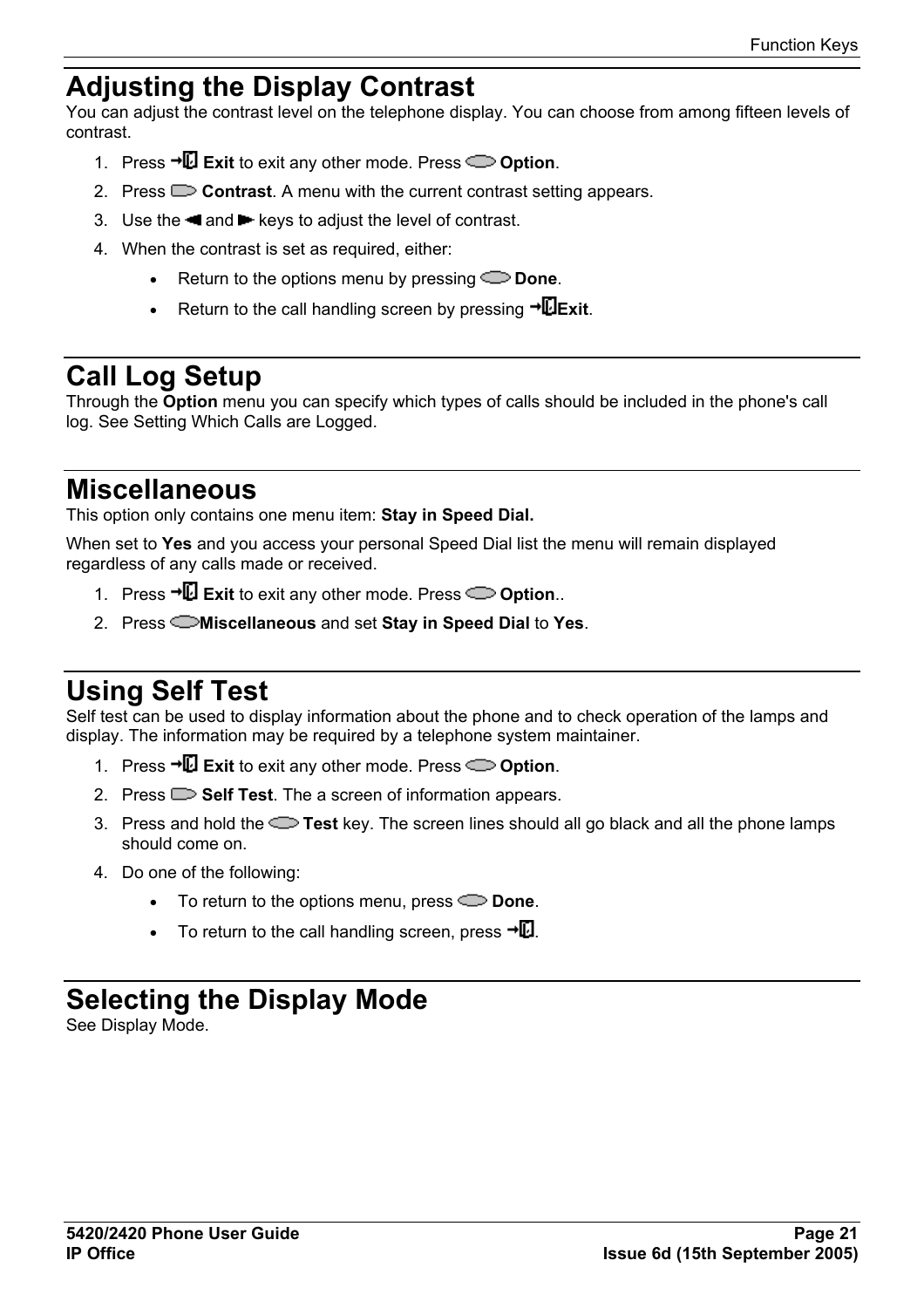### <span id="page-21-0"></span>**Default Phone/Erase All Settings**

The Erase All option allows you to reset all personalized settings entered through the phone's Option menus (except contrast level). It also deletes all entries in the phones Call Log and Speed Dial lists.

- 1. Press **→***Q* **Exit** to exit any other mode. Press **□ Erase...**.
- 2. Press the  $\blacktriangleright$  key next to an items to select/de-select it for erasure. A is shown next to selected items. The items selectable for erasure are:
	- **Speed Dials:** Selects for erasure all speed dials set in the phone's **SpDial** store.
	- **Call Log:** Selects for erasure all entries in the phone's call log.
	- **User Labels:** Selects for erasure all customized function key labels.
	- **Language:** Selects to default the phone's language setting back to default.
	- **Options:** Any for erasure or defaulting all other phone options.
	- All: Selects for erasure or defaulting all of the above.
- 3. Press **Erase** or **Cancel**.

### <span id="page-21-1"></span>**Language**

When the phone is first installed, it is set to display screen text in English. You can select the language that you would prefer from the following:

• English, German (Deutsch), French (Français), Spanish (Español), Italian (Italiano), Dutch (Nederlands), Portuguese (Português) or Japanese (Katakana characters).

**Note:** This does not alter your user language setting on the telephone system.

- 1. Press **→***Q* **Exit** to exit any other mode. Press **◯ Option**.
- 2. Press **Language**. A menu listing the available languages appears, with the current language underlined.
- 3. Press the  $\Box$  or  $\Box$  key next to the language required. The screen text changes to the language selected.
- 4. Do one of the following:
	- To save the settings and return to the options menu, press **Save**. You will hear a confirmation tone.
	- To return to the options menu without saving any changes, press **Cancel**.
	- To return to the call handling screen without saving any changes, press  $\neg$ **U**.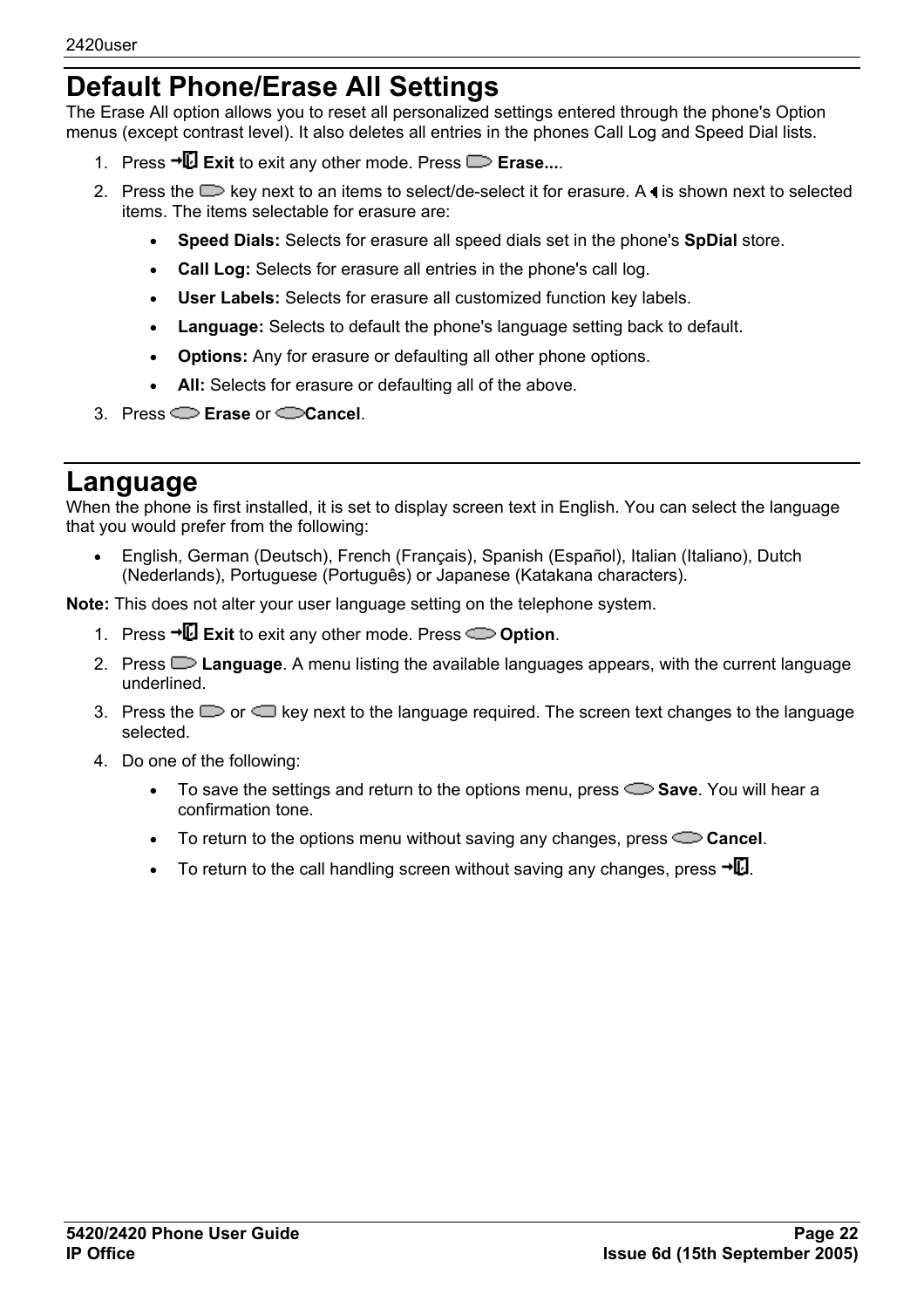### <span id="page-22-1"></span><span id="page-22-0"></span>**Automatic Gain Control (AGC)**

Automatic Gain Control (AGC) raises the volume when a caller is speaking quietly and lowers the volume when the caller is loud.

- 1. Press →*Q* **Exit** to exit any other mode. Press ← Option.
- 2. Press a  $\blacktriangleleft$  or  $\blacktriangleright$  key until a menu listing the current handset, headset and speaker AGC options is displayed.
- 3. To toggle a particular setting between **Yes** and **No**, press the key next to it.
	- Alternatively, press the  $\Box$  key next to a call type to underline its current setting and then press **Yes/No** to change the value of the currently underlined setting.
- 4. Do one of the following:
	- To save the settings and return to the options menu, press  $\triangleright$  **Save**. You will hear a confirmation tone.
	- To return to the options menu without saving any changes, press **Cancel**.
	- To return to the call handling screen without saving any changes, press  $\neg \mathbb{E}$  Exit.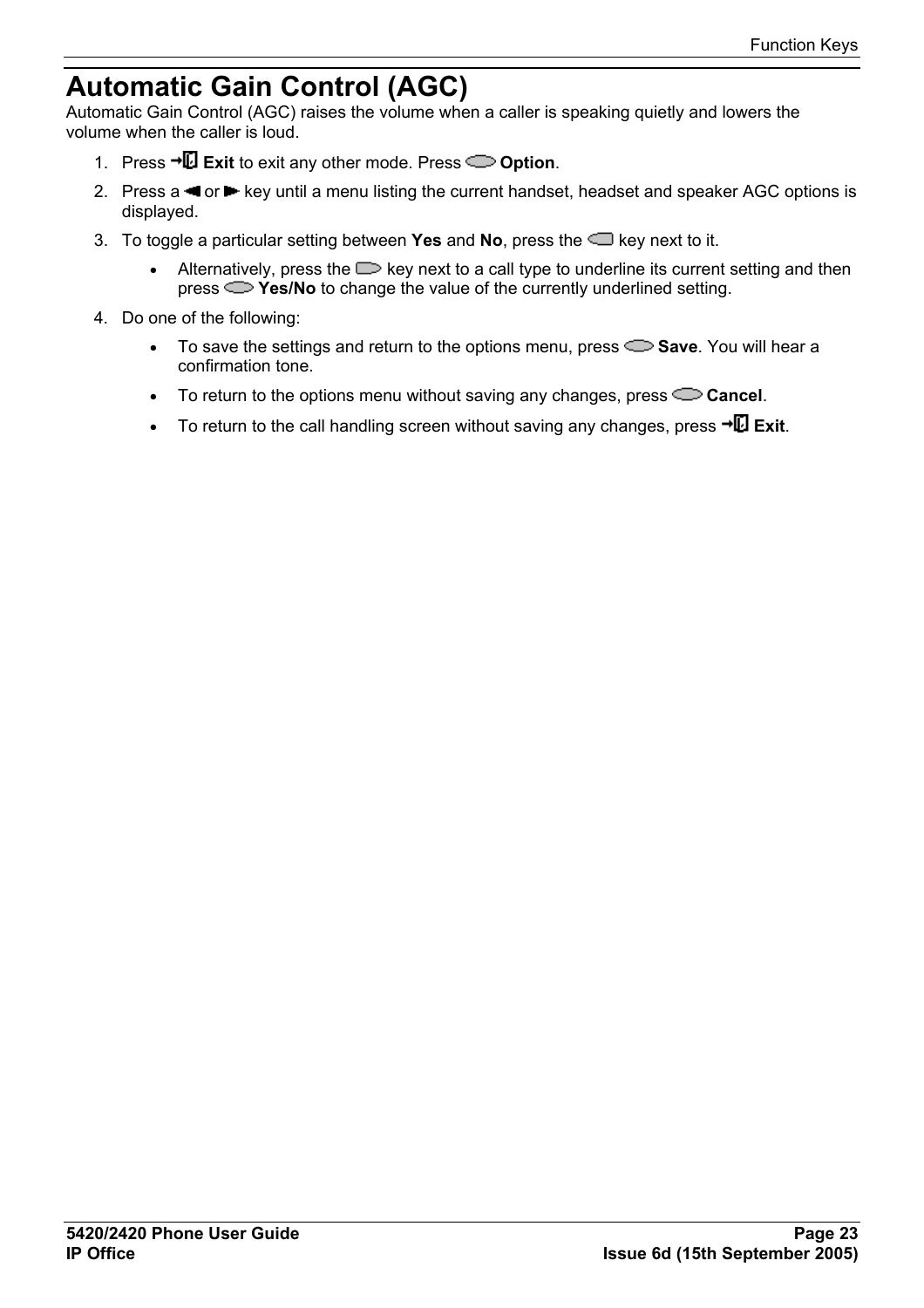# **System Features**

### <span id="page-23-0"></span>**System Features**

As well as your phones specific features, you can access a number of system features by dialing short codes.

These instructions are for the system's default configuration. They assume that you are using the default feature codes. It also assumes that you have full access to all features and the public telephone network.

## <span id="page-23-1"></span>**Making Calls**

#### **Internal Calls:**

If your System Administrator has allocated you the *Ring Back When Free* feature (see RBak+ - Ringback When Free) under a dial pad digit, you can:

- 1. When you call an extension that does not answer or is busy, press the **RBak** feature key to set a callback on that extension.
- 2. When the extension you called becomes free, your phone will ring (a burst of three rings).
- 3. Lift the handset and the extension is called automatically.
- 4. When the extension you called is free, your phone will ring (a burst of three rings).
- 5. Lift the handset and the extension is called automatically.

#### **External calls:**

To make an external call, either dial the number (prefixed by the access code if required) or use a speed dial code (contact your system manager for a list of your speed codes).

If you hear busy tone while dialing, then the call may be barred. Your system manager can bar certain calls, such as those to premium rate numbers and international calls.

## <span id="page-23-2"></span>**Answering Calls**

#### **Ringing at your own extension:**

Simply pick up the handset. When in headset mode, press the button associated with the alerting call.

The default ringing cadences are:

- Internal calls have a single ring cadence
- External calls have a double ring cadence.

These can be changed by your System Administrator.

#### **Ringing at another extension:**

You can answer from your own phone by using Call Pick-Up; lift your handset and dial:

- **\*30** to answer a call ringing anywhere.
- **\*31** to answer a call within your group.
- **\*32\*201#** to answer the call for a particular extension, in this example 201.

**Note:** If your phone rings for any longer than a specified period (15 seconds in default), any re-direction feature that you have activated, such as voicemail or call forwarding, will come into effect.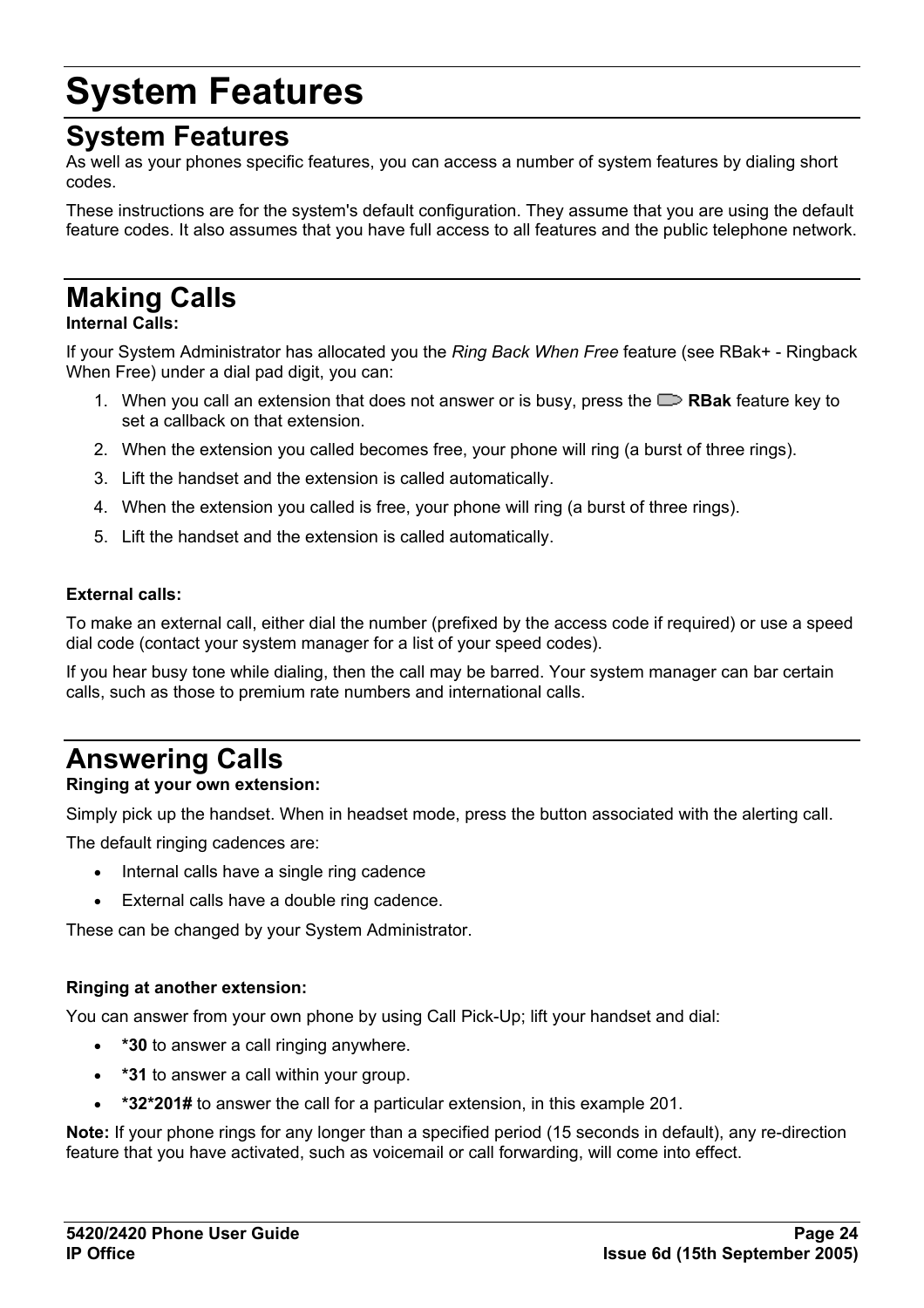### <span id="page-24-0"></span>**Call Forwarding**

Your calls can be forwarded to another extension or an external number either when you are away from your desk (on no answer), when your extension is busy, and all calls (for example when you go on holiday).

- To switch forward direct station (i.e. not Hunt Group) calls on dial **\*01**, to switch it off dial **\*02**.
- To switch forward on busy on dial **\*03**, to switch it off dial **\*04**.
- To switch forward on no answer on dial **\*05**, to switch it off dial **\*06**.
- To set the number to which your calls are forwarded dial **\*07\*201#**, forwarding to 201 in this example.

### <span id="page-24-1"></span>**Diverting Calls**

You can divert your calls to another extension. In the examples below *N* is the extension to which you want your calls diverted. Note that, if you do not answer calls at the temporary extension, they are forwarded to your own voicemail or call forwarding number.

#### **At another extension:**

- **\*12\****N***#** from the extension you are temporarily using.
- **\*13\****N***#** to re-direct the calls back to your own extension, before you return to it.

#### **At your own extension:**

- **\*14\****N***#** from your own extension.
- **\*14\*#** to cancel either feature from your own extension.

### <span id="page-24-2"></span>**Do Not Disturb**

You may choose to receive no calls at all or only those from particular callers on your exceptions list:

To switch Do Not Disturb on (with or without exceptions) dial **\*08**, to switch it off dial **\*09**.

- **\*10\*N#** to add a number to the exception list.
- **\*11\*N#** to delete a number from the exception list.

**Note:** Your callers, other than your exceptions, either hear busy tone or are re-directed to your voicemail.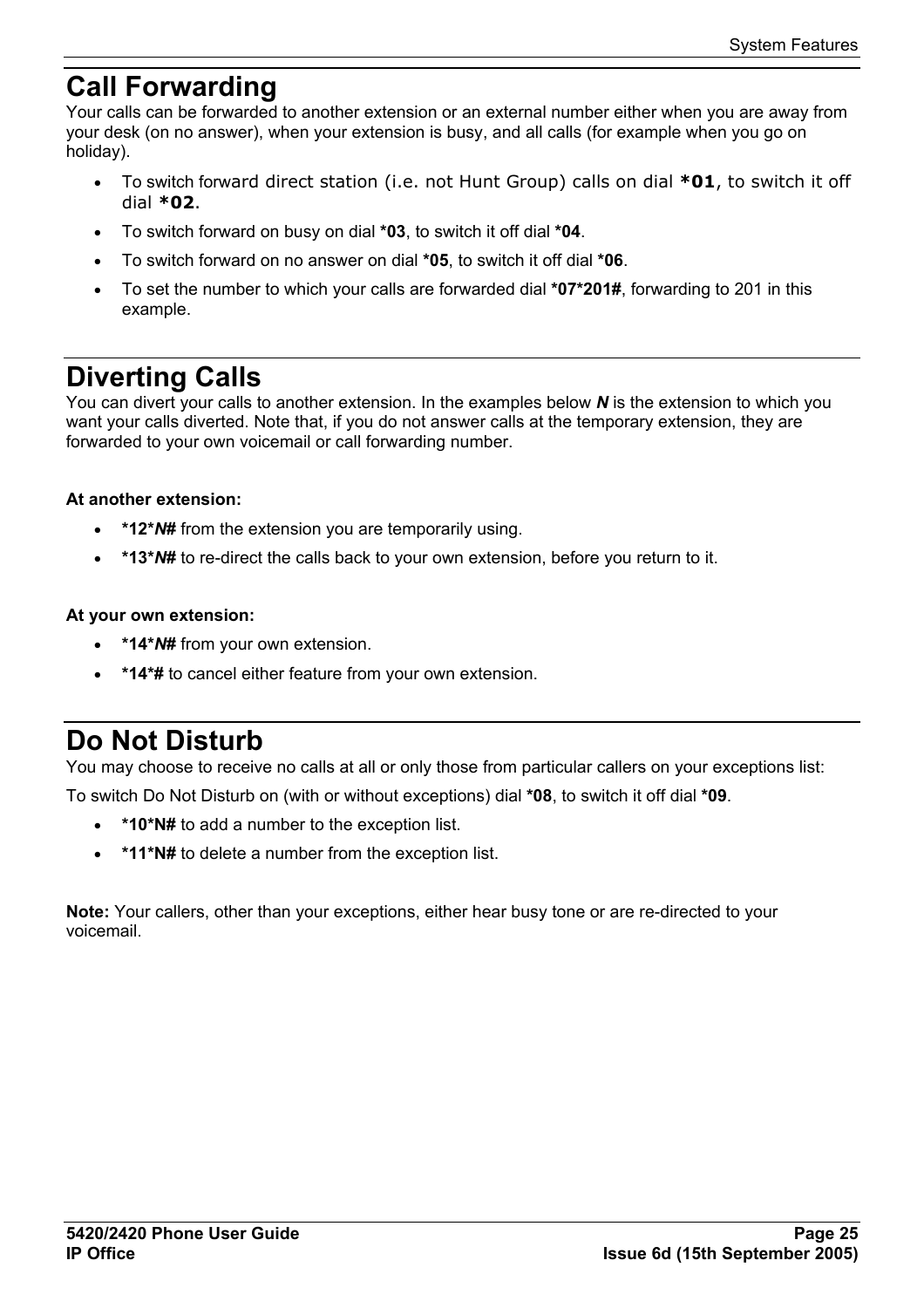### <span id="page-25-0"></span>**Voicemail**

Note that not all systems support voicemail or have voicemail installed.

- To switch voicemail on dial **\*18**, to switch it off dial **\*19**.
- To retrieve your voicemail, use the code **\*17**.

Your voicemail may be set up to deliver your messages by calling you whenever you hang up: this feature is known as *Voicemail Ringback*.

• To turn Voicemail Ringback on dial **\*48**; to turn it off dial **\*49**.

Dialing a number while listening to your messages invokes further facilities:

Once messages have been delivered, they are held on the system for 24 hours (this is fixed for Voicemail Lite, but can be varied by your System Administrator if your IP Office is equipped with VoicemailPro).

You can collect your voicemail from another extension by using the PIN your System Administrator has set up for you. You can collect your messages if you are out of the office, by either dialing from a number that has been registered for the purpose or by dialing your extension number and PIN when prompted. If validation is successful, then dial **1** to retrieve your mail.

The System Administrator also specifies the reception number, to which the call is diverted if the caller dials **0**, and your email address if your voicemail and email are integrated.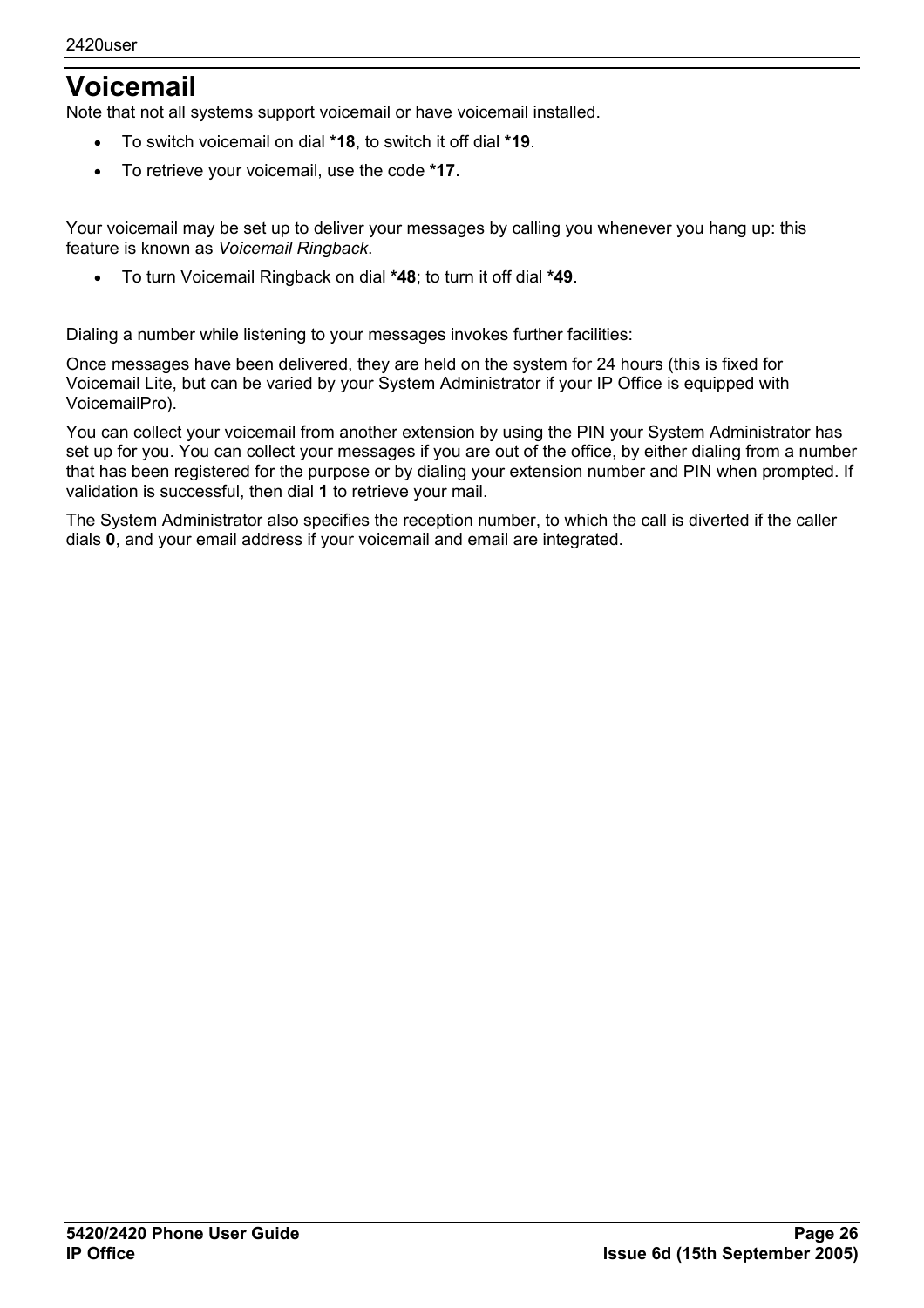## <span id="page-26-1"></span><span id="page-26-0"></span>**Default Feature Codes**

The following are the normal default feature codes available to all users. Your System Administrator may add additional codes for other features and for speed dials.

The **N** where shown, should be replaced by the appropriate number. For example, with **\*07\*N#**, replace **N** with the extension to which you want your calls forwarded when you have forwarding switched on.

| $*00$     | <b>Cancel All Forwarding</b>          | *32*N# | Call Pick Up Extension       |
|-----------|---------------------------------------|--------|------------------------------|
| $*01$     | Forward Unconditionally On            | *33*N# | <b>Call Queue</b>            |
| $*02$     | Forward Unconditionally Off           | $*34$  | <b>Hold Music</b>            |
| $*03$     | Forward on Busy On                    | *35*N# | Extn Login                   |
| $*04$     | Forward on Busy Off                   | *36*N# | Extn Logout                  |
| $*05$     | Forward on No Answer On               | *37*N# | Park Call                    |
| $*06$     | Forward on No Answer Off              | *38*N# | <b>Ride Call</b>             |
| *07*N#    | Forward to number                     | *39    | Relay On                     |
| $*08$     | Do Not Disturb On                     | $*40$  | <b>Relay Off</b>             |
| $*09$     | Do Not Disturb Off                    | $*41$  | <b>Relay Pulse</b>           |
| *10*N#    | Do Not Disturb Exception Add          | *42    | Relay On                     |
| $*11*$ N# | Do Not Disturb Exception Delete       | $*43$  | <b>Relay Off</b>             |
| *12*N#    | Follow Me Here                        | $*44$  | <b>Relay Pulse</b>           |
| $*13*$ N# | Follow Me Here Cancel                 | *45*N# | <b>Call Steal</b>            |
| $*14*$ N# | Follow Me To                          | $*46$  | <b>Call Steal</b>            |
| $*15$     | Call Waiting On                       | $*47$  | Conference Add               |
| $*16$     | Call Waiting Off                      | $*48$  | Voicemail Ringback On        |
| $*17$     | <b>Voicemail Collect</b>              | $*49$  | Voicemail Ringback Off       |
| $*18$     | Voicemail On                          | $*50$  | Forward Hunt Group Calls On  |
| $*19$     | Voicemail Off                         | $*51$  | Forward Hunt Group Calls Off |
| *20*N#    | Set Hunt Group Night Service          | $*52$  | Clear Call                   |
| *21*N#    | <b>Clear Hunt Group Night Service</b> | *53*N# | <b>Call Pickup Members</b>   |
| $*29$     | <b>Toggle Calls</b>                   | *57*N# | Forward on busy number       |
| $*30$     | Call Pick Up Any                      | *70*N# | Dial Physical Extn by Number |
| $*31$     | Call Pick Up Group                    | *71*N# | Dial Physical Extn by ID     |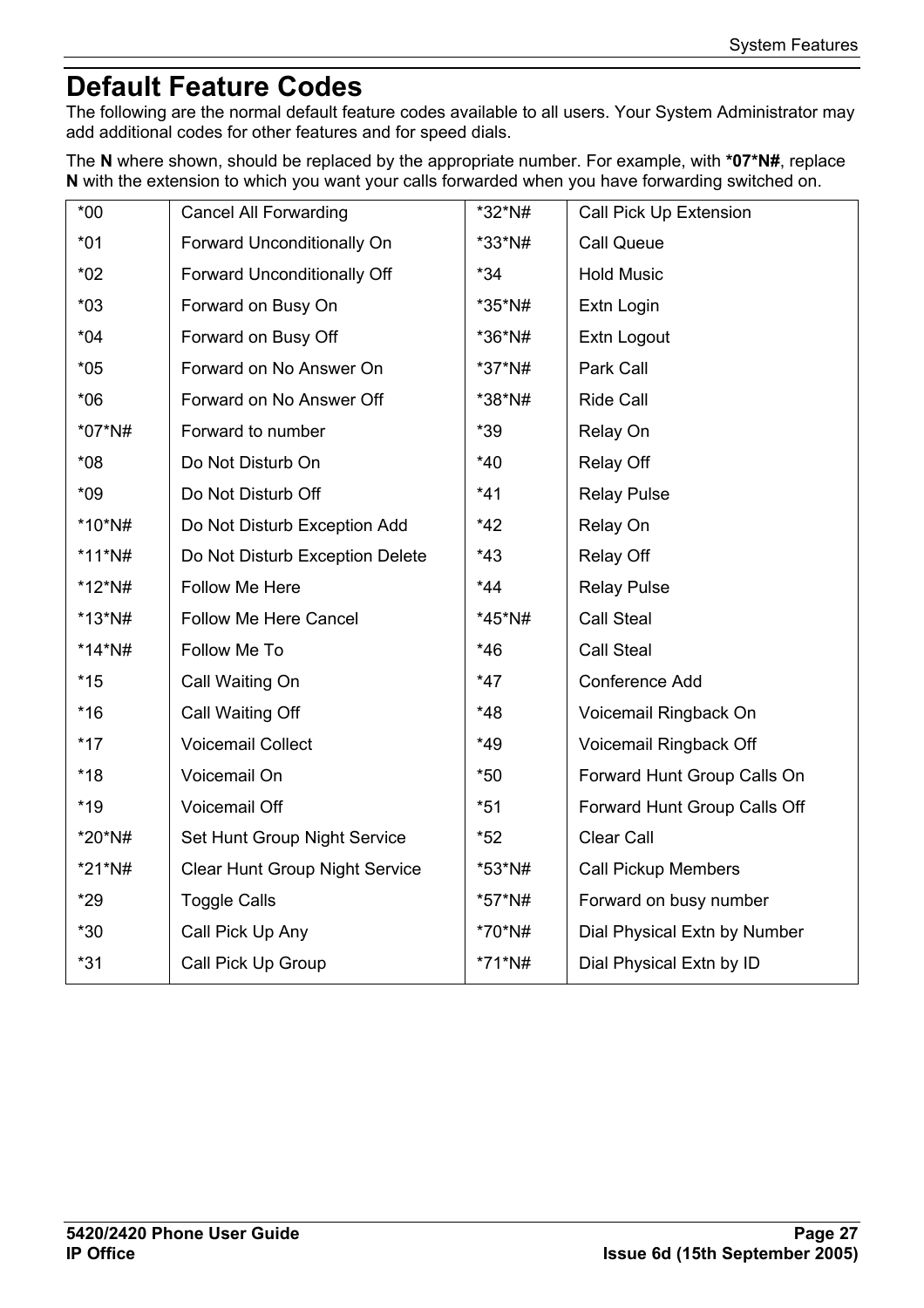# **EU24 Expansion Module**

### <span id="page-27-0"></span>**EU24 Overview**

The EU24 Expansion Module is an optional device that can be connected to your 2420/5420 phone to extend the number of call appearance and feature buttons available on the telephone.

The expansion module has 24 buttons arranged in two columns. Depending on how they have been programmed by your System Administrator, these buttons can be used for call appearances or features. You can adjust the viewing angle of the EU24 display to match that of your phone.

The following figure shows a top view of the EU24 (the left hand column is displayed).



- 1. Call Appearance/Feature Button.
- 2. Feature Active icon for feature in right column.
- 3. Alternate Display Button
- 4. Feature Active icon for feature in left column.
- 5. Display.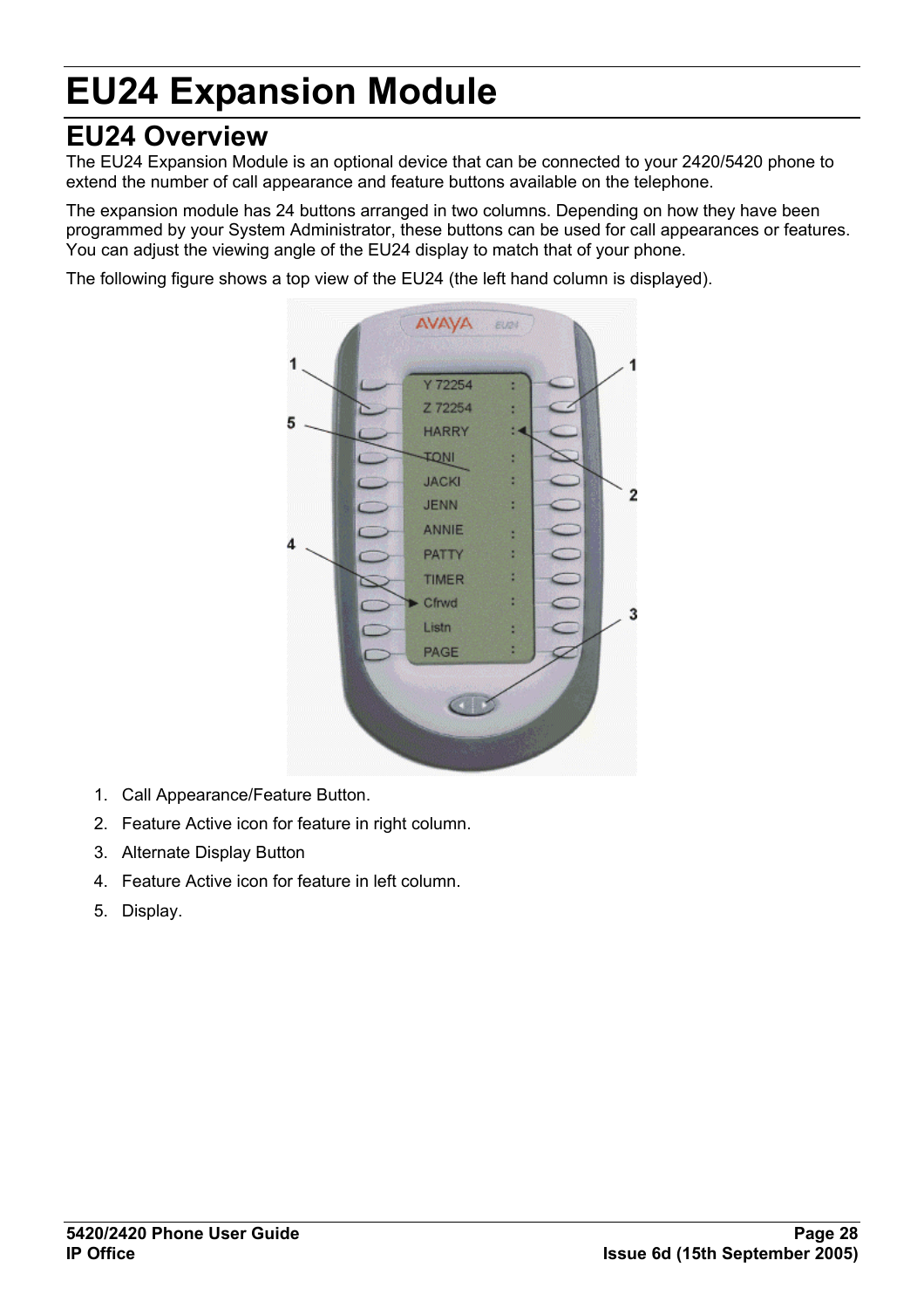### <span id="page-28-0"></span>**Connection**

Before you can begin using the EU24 Expansion Module, the module must be connected to the phone according to the instructions in the *EU24 Expansion Module Installation and Safety Instructions (555- 233-136)*.

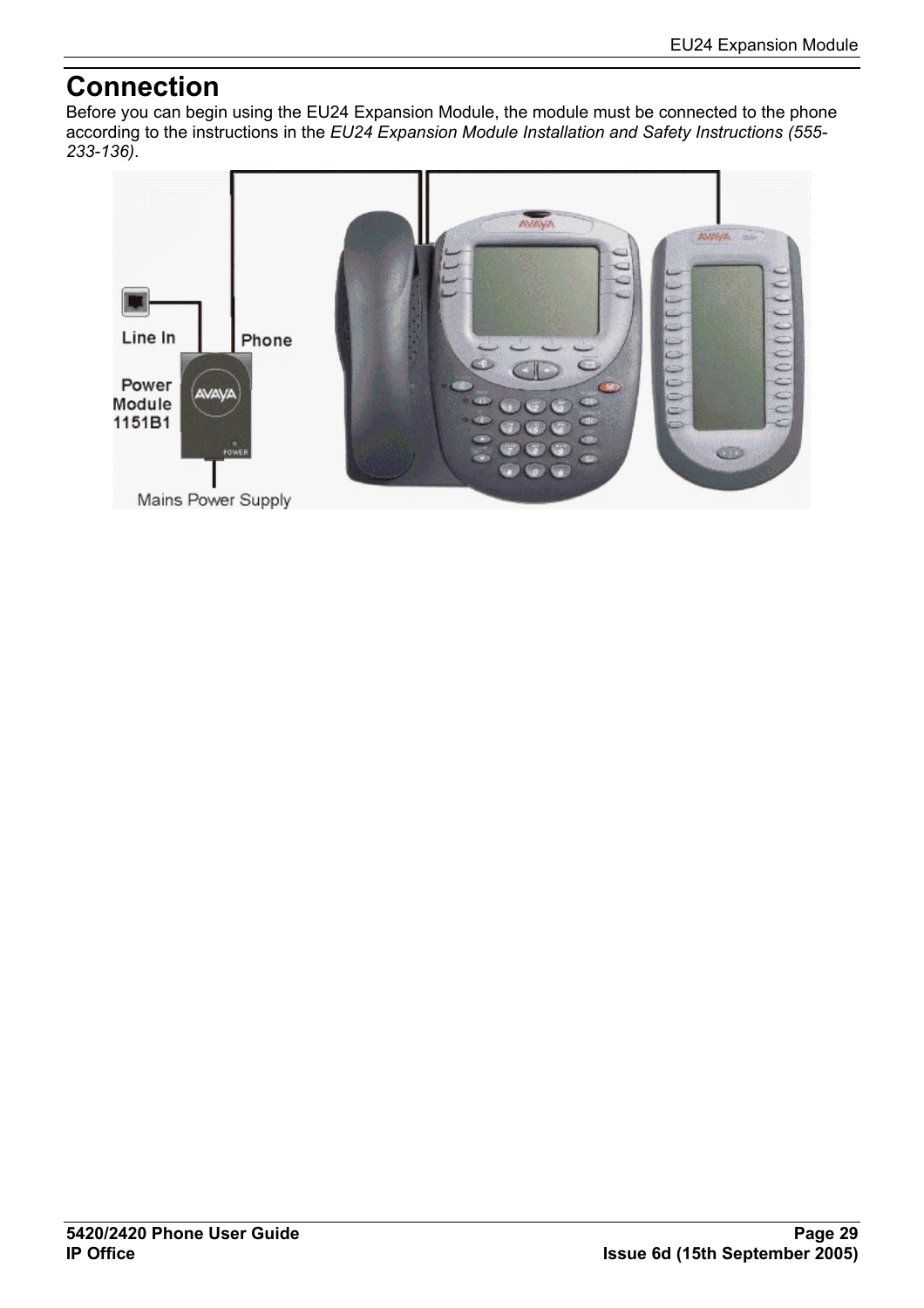### <span id="page-29-1"></span><span id="page-29-0"></span>**Using the EU24 Expansion Module**

The following sections explain how to use the features of the EU24 Expansion Module. For more information, consult your System Administrator.

### <span id="page-29-2"></span>**Viewing the Alternate Display**

Although the EU24 Expansion Module supports an additional 24 call appearance/feature buttons, it only displays the button labels and icons for one column at a time. A dotted line separates the left column from the right column.

When you are viewing the labels and icons for the left column, the icons for the right column are displayed to the right of the dotted line. To view the column not currently displayed, press the Alternate Display button.

### <span id="page-29-3"></span>**Selecting a Call Appearance/Feature Button**

To select an available call appearance or feature, press the button next to the label in the column currently displayed.

If the call appearance or feature is not currently displayed, use the Alternate Display key to access the additional 12 call appearance/feature button labels.

### <span id="page-29-4"></span>**Understanding Call Appearance/Feature Button Status Icons**

When a call arrives for a call appearance on the EU24 Expansion Module, the bell icon blinks on the corresponding call appearance. To answer the call, press the button associated with the call appearance.

The icons displayed on the call appearance allow you to determine the status (for example, on hold) of each call on the EU24 Expansion Module. Icons also indicate whether a feature has been administered for a particular button on the EU24 Expansion Module. For an explanation of these icons see Call Appearance Keys.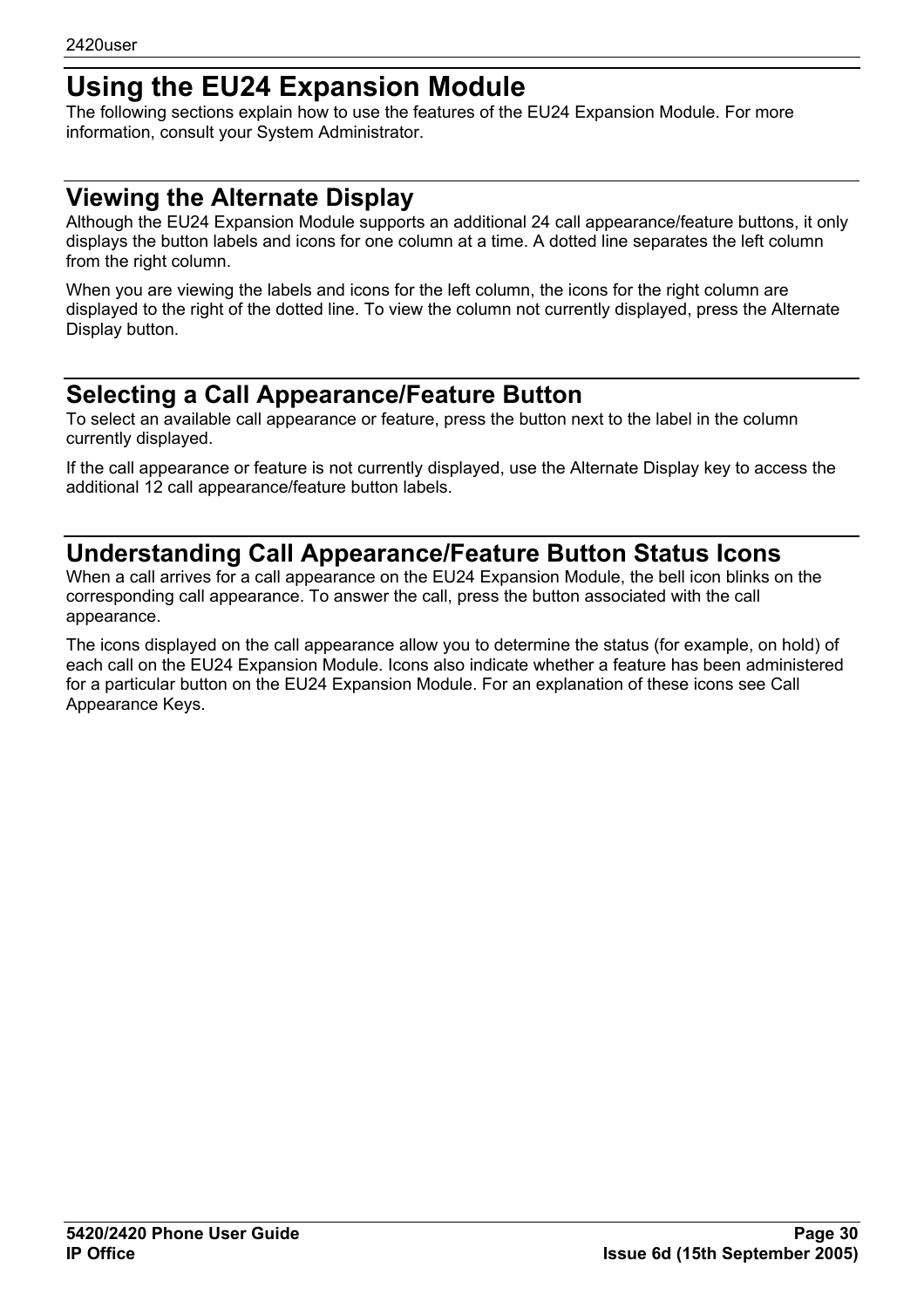## <span id="page-30-0"></span>**Index**

**0** 07\*N 27 **1** 1.5 enter 16 10\*N 25, 27 11\*N 25, 27 12\*N 25, 27 13\*N 25, 27 14\*N 25, 27 **2** 20\*N 27 201 forwarding 25 21\*N 27 **3** 32\*N 27 33\*N 27 35\*N 27 36\*N 27 37\*N 27 38\*N 27 **4** 45\*N 27 **5** 53\*N 27 57\*N 27 **7** 70\*N 27 71\*N 27 **A** Access Call Log 8, 9 speakerphone 4 Speed Dial List 8,

9 Access 4 Access 8 Access 9 **hh**A

16

Add 14 Add 16

Adjusting

21

Affect

Affect 20 AGC 23

Adjusting 10 Adjusting 21 Administrator' 7

8

New Speed Dial

Pressing 14

Adjust speakerphone

Display Contrast

speakerphone 10

voicemail 20

All 17, 18, 19 All Logged Calls Erasing 19 All Logged Calls 19 Alternate Display Viewing 30 Alternate Display 30 Alternate Display button press 30 Alternate Display button 28 Alternate Display button 30 Alternate Display key use 30 Alternate Display key 30 Answer Call 8, 24 showing 19 Answer 8 Answer 19 Answer 24 Answer/make 6 Answered, Unanswered 17 Appearance/feature 30 Appearance/feature button 30 Automatic Gain Control 23 Avaya 4 Avaya 5420 4 Avaya IP Office 4 **B** Back 18, 19 Backspace 16 Bridged 6 Bridged Appearance 6 Busy Off 27 Busy On 27 **C** Call Appearance 6, 13 Call Appearance button pressing 11 Call Appearance button 11 Call Appearance Keys replace 6 Call Appearance Keys 4 Call Appearance Keys 6 Call Appearance

Call Appearance Keys Icons 7 Call Appearance/Feature Button Selecting 30 Call Appearance/Feature Button 28 Call Appearance/Feature Button 30 Call Appearance/Feature Button Status Icons Understanding 30 Call Appearance/Feature Button Status Icons 30 Call Appearance/Feature Keys 7 Call Coverage Appearance 6 Call Coverage Appearance Keys 6 Call Forwarding 25 Call Handling Buttons 4 Call Log Access 8, 9 Overview 17 Viewing 18 Call Log 4 Call Log 8 Call Log 9 Call Log 17 Call Log 18 Call Log 18 Call Log 19 Call Log 20 Call Log 22 Call Log Entry Converting 15 Deleting 19 Saving 18 Call Log Entry 15 Call Log Entry 18 Call Log Entry 19 Call Log Setup 21 Call Pick Up Any 27 Call Pick Up Extension 27 Call Pick Up Group 27 Call Pick-Up 24 Call Pickup Members 27 Call Queue 27 Call Steal 27 Call Waiting Off 27

Call Waiting On 27 Calls Answer 8 Answering 24 Clearing 9 Diverting 25 Incoming 7 Make 8 Making 18, 24 Calls 7 Calls 8 Calls 8 Calls 9 Calls 18 Calls 24 Calls 24 Calls 25 Cancel 15, 16, 19, 20, 22, 23 Cancel All Forwarding 27 Case 16 CAUTIONS 6 Clear Call 27 Clear Hunt Group Night Service 27 **Clearing** Call 9 Clearing 9 Colleague's 6 Conference 12, 13 Conference Add 27 Connection 29 Converting Call Log Entry 15 Converting 15 **D** Default Feature Codes 27 Default Phone/Erase All Settings 22 Deleting Call Log Entry 19 Speed Dial 15 Deleting 15 Deleting 19 Deutsch 22 Dial Speed Dial Number 14 Dial 14 Dial Physical Extn 27 Display Contrast Adjusting 21 Display Contrast 21 Display Mode Selecting 21 Display Mode 21 Display, Call Appearance 4 **Diverting** 

Keys 11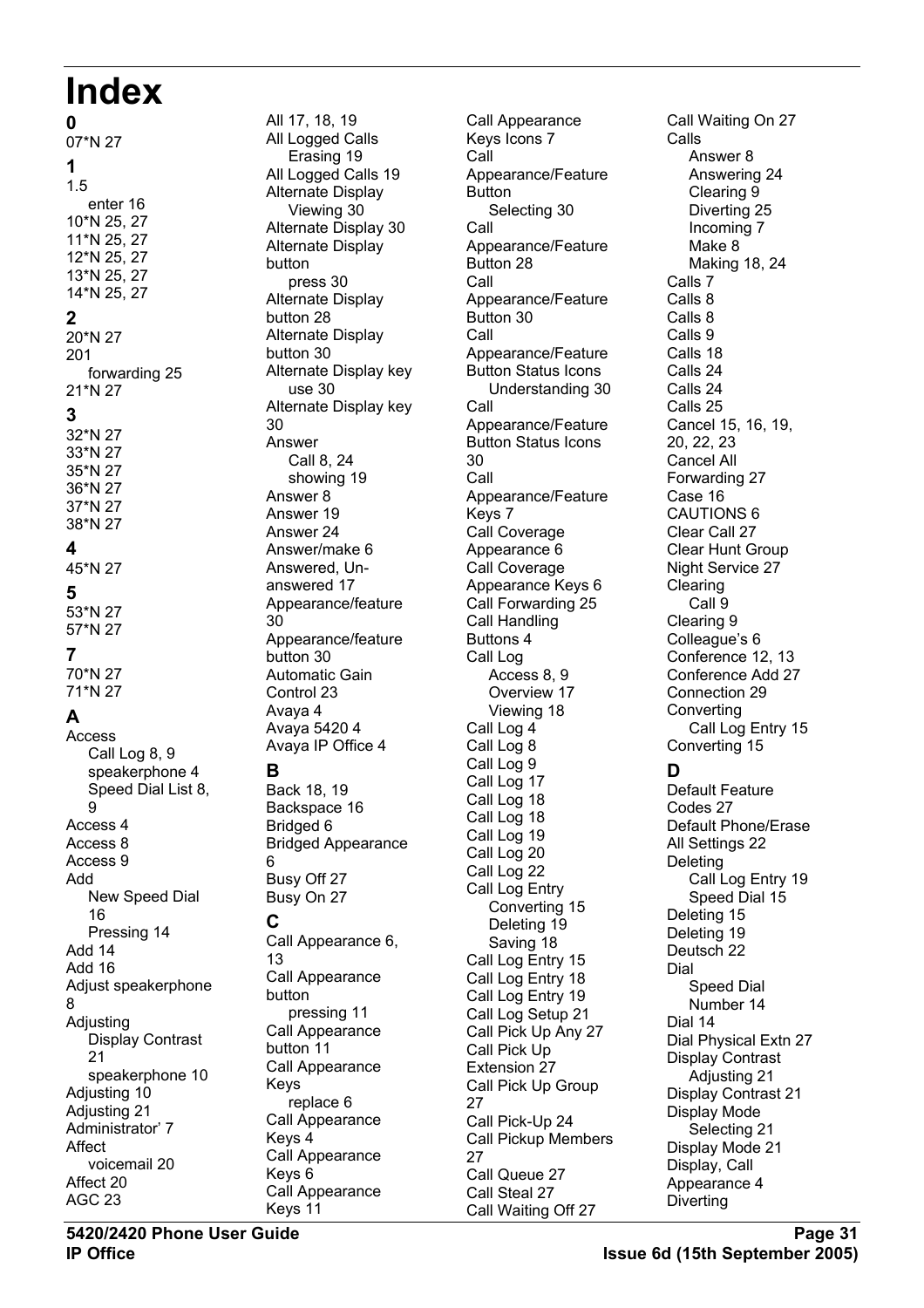Calls 25 Diverting 25 Do Not Disturb 25 Done pressing 21 Done 15, 18 Done 21 Done 21 Drop 8, 12, 13 **E** Edit Speed Dial 15 Edit 14 Edit 15 Either Logging 17 Email 26 End speakerphone 10 End 10 English 22 Entering 1.5 16 Entering 16 Erase All 19, 22 Erasing All Logged Calls 19 Erasing 19 Español 22 EU24 view 28 EU24 28 EU24 Expansion Module Using 30 EU24 Expansion Module 28, 29 EU24 Expansion Module 30 EU24 Expansion Module Installation 29 EU24 Overview 28 Exit pressing 21 Exit 8, 14, 16, 19 Exit 21 Exit 23 Extn Login 27 Extn Logout 27 **F** Feature 4 Feature Active icon

28 Flash Message Lamp set 20 Yes 20 Flash Message Lamp 20 Follow Me Here 27 Follow Me Here Cancel 27

Follow Me To 27 Forward Hunt Group Calls Off 27 Forward Hunt Group Calls On 27 Forward Unconditionally Off 27 Forward Unconditionally On 27 Forwarding 201 25 Forwarding 25 Français 22 Function Active 7 Function Keys 7 **G** German 22 **H** Headset 9, 10 Headset Working 9 Hold Test key 21 Hold 7, 11, 12 Hold 21 Hold Music 27 Home 8, 10 Hunt Group 25 Hyphen 16 **I** ID 27 InAns 17, 18, 19 Incoming Call 7 Incoming 7 Internal Calls 24 IP 6 IP Office 4, 6, 17, 26 IP Office Key refer 6 IP Office Key 6 Italian 22 Italiano 22 **J** Japanese 22 **K** Katakana 22 **L** Lamp Operation 6 Language 22 LED 10 Line 6 Line Appearance 6 Log pressing 17 Log 17 Log 18 Log 18 Log 18 Log 19

Log 19

#### **M**

Making Call 8 Calls 18, 24 Making 8 Making 18 Making 24 Menu Speed Dial list 21 Message 13, 20 Message button Press 13 Message button 13 Miscellaneous 21 Missed return 18, 19 Missed 18 Missed 18 Missed 18 Missed 19 Mode' 9 More 17, 18, 19 Mute 11 Mute button 11 **N** Name 16 Nederlands 22 New Speed Dial Adding 16 New Speed Dial 16 No Answer Off 27 No Answer On 27 Not Disturb 25 Not Disturb Exception Add 27 Not Disturb Exception Delete 27 Not Disturb Off 27 Not Disturb On 27 Number System Features 7 Number 7 Number 16

### **O**

Number 27

On/off 4 Option 19, 20, 22 Option menu return 19 Option menu 19 Option menu 21 Outg 18, 19 Outgo 17, 18, 19 **Overview** Call Log 17 Speed Dials 14 Overview 4 Overview 14 Overview 17

#### **P**

Park Call 27 Pause 16 Personalization 19 PIN 26 Play 20 Português 22 Portuguese 22 Press Add 16 Press Call 18 Press Conference 13 Press Contrast 21 Press Delete 15, 19 Press Done 18 Press Drop 9 Press Edit 15 Press Erase 19, 22 Press Exit 20, 21, 22, 23 Press Hold 11 Press Language 22 Press Log 18, 19 Press Log Setup 19 Press Miscellaneous 21 Press Mute 11 Press Option 19, 20, 21, 22, 23 Press Redial 8, 9, 10 Press Ring Options  $20$ Press Save 18 Press Self Test 21 Press SpDial 14, 15, 16 Press Speaker 10 Press Yes 15 Pressing Add 14 Alternate Display button 30 Call Appearance button 11 Done 21 Exit 21 Log 17 Message button 13 RBak 24 SpDial 14 SpDial softkey 10 Speaker 8, 18 Pressing 8 Pressing 10 Pressing 11 Pressing 13 Pressing 14 Pressing 17 Pressing 18 Pressing 21 Pressing 24 Pressing 30 Previous/Next Page

4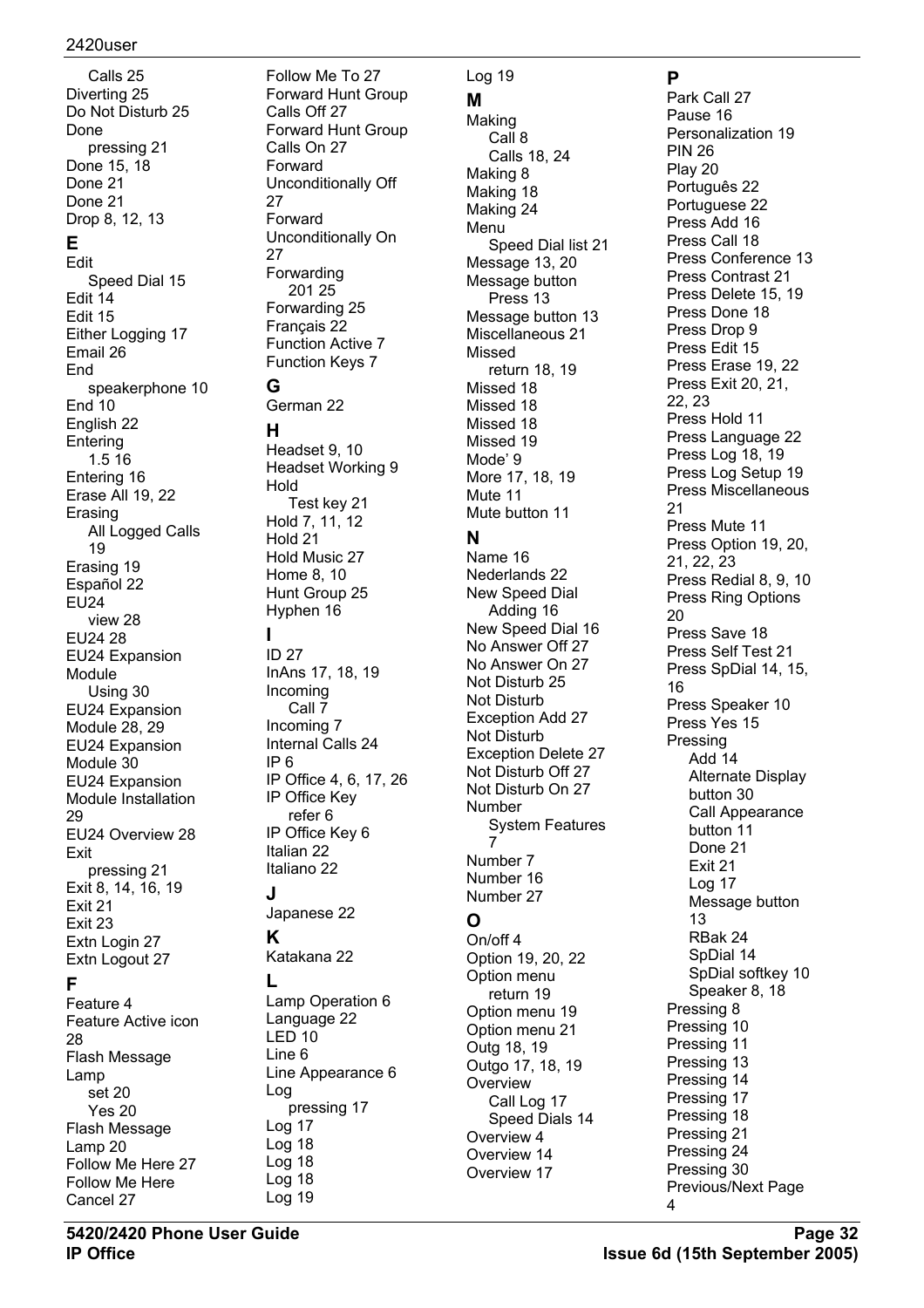RBak press 24 RBak 24 Redial 4, 10 Redial list 10 Redials 10 Refer IP Office Key 6 Refer 6 Relay Off 27 Relay On 27 Relay Pulse 27 Replace Call Appearance Keys 6 Replace 6 Return Missed 18, 19 Options menu 19 Return 18 Return 18 Return 18 Return 19 Return 19 Ride Call 27 Ring Back When Free 24 Ring Options 20 Ring Pattern 20 **S** Safety Instructions 29 Save Call Log Entry 18 Save 16 Save 18 Save 19 Save 20 Save 22 Save 23 Select/de-select 22 Selecting Call Appearance/Feat ure Button 30 Display Mode 21 Selecting 21 Selecting 30 Set Flash Message Lamp 20 Show Phone Screen 20

**R**

up/using Speed Dial 20 Which Calls 19 Yes 20, 21 Set 19 Set 20 Set 21 Set Hunt Group Night Service 27 Show Phone Screen set 20 Yes 20 Show Phone Screen 20 Showing Answered 19 Showing 19 Softkeys 4 Space 16 Spanish 22 SpDial pressing 14 SpDial 14 SpDial 14 SpDial 15 SpDial 15 SpDial 16 SpDial 17 SpDial 22 SpDial softkey press 10 SpDial softkey 10 Speaker pressing 8, 18 Speaker 8 Speaker 18 **Speakerphone** Access 4 Adiust 10 end 10 use 10 Speakerphone 4 Speakerphone 8 Speakerphone 10 Speakerphone 11 Speakerphones 10 Speed Dial List Access 8, 9 menu 21 Speed Dial List 8 Speed Dial List 9 Speed Dial List 21 Speed Dial Number Dialing 14

Speed Dial Number  $14$ Speed Dials Deleting 15 Editing 15 Overview 14 Yes 21 Speed Dials 4, 10 Speed Dials 14 Speed Dials 15 Speed Dials 15 Speed Dials 15 Speed Dials 21 Speed Dials 22 Standard 12-button 4 Stay 21 System Administrator 4, 6, 7, 11, 24, 26, 27, 28, 30 System Features number 7 System Features 6 System Features 7 System Features 24 **T** Test key hold 21 Test key 21 Toggle Calls 27 Transfer 12 **U** Un-Answered 19 Understanding Call Appearance/Feat ure Button Status Icons 30 Understanding 30 Up/using Speed Dial setting 20 Up/using Speed Dial 20 Use Alternate Display key 30 speakerphone 10 Use 10 Use 30 User Labels 22 Using EU24 Expansion Module 30 Using 30

Using Self Test 21

Using The Call Log 18 **V** Viewing Alternate Display 30 Call Log 18 EU24 28 Viewing 18 Viewing 28 Viewing 30 Voicemail affect 20 Voicemail 4, 7 Voicemail 20 Voicemail 24 Voicemail 25 Voicemail 25 Voicemail 26 Voicemail Collect 27 Voicemail Lite 26 Voicemail Off 27 Voicemail On 27 Voicemail ringback 26 Voicemail Ringback Off 27 Voicemail Ringback On 27 VoicemailPro 26 Volume Controls 4 **W** WARNING 17 Which Calls Setting 19 Which Calls 19 **Y** Yes Flash Message Lamp 20 set 20, 21 Show Phone Screen 20 Speed Dial 21 Yes 19 Yes 20 Yes 21 Yes 23 Yes/No 19, 23 Your Speed Dial List

18